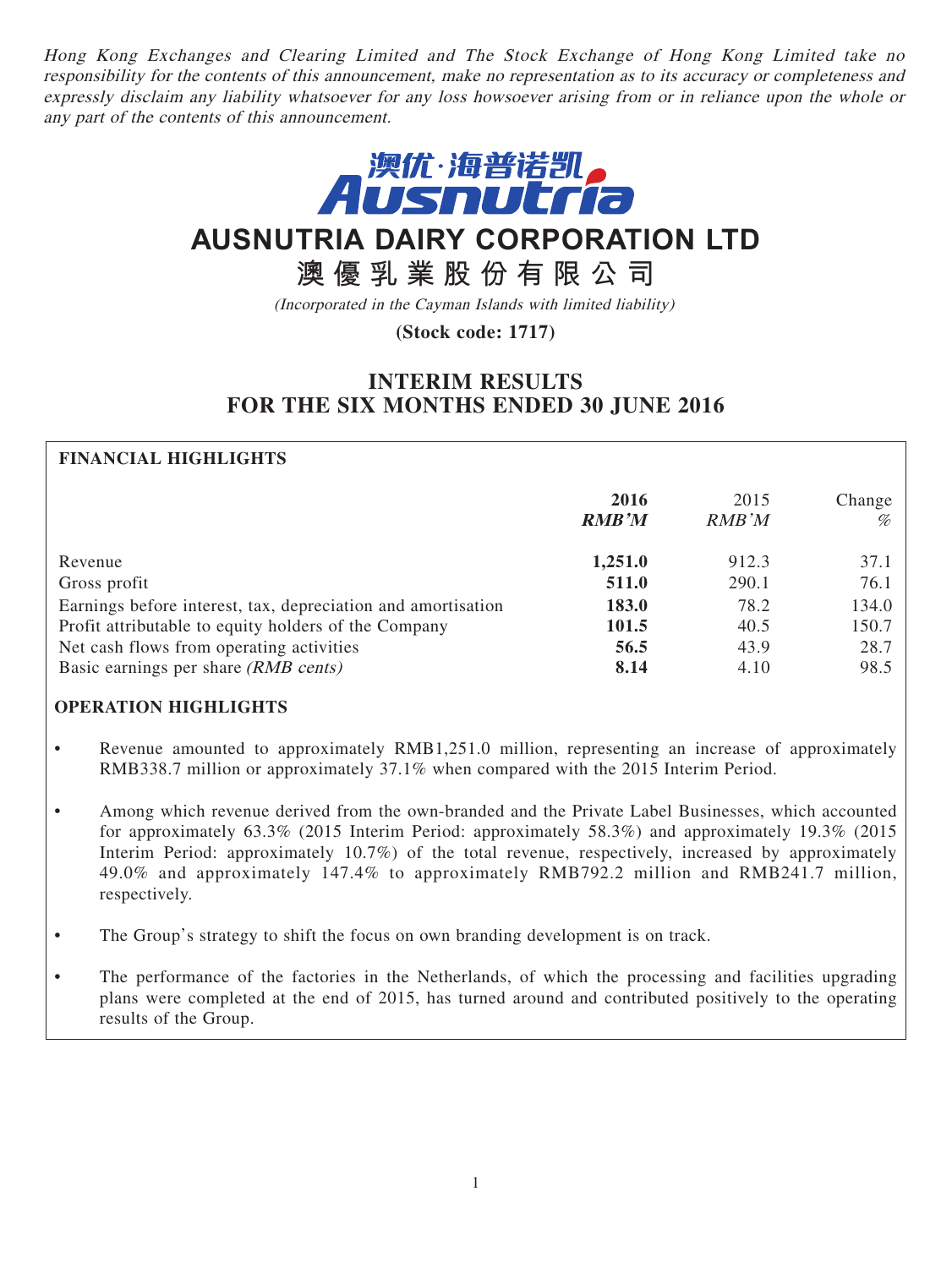The board (the "Board") of directors (the "Directors") of Ausnutria Dairy Corporation Ltd (the "Company") is pleased to announce the unaudited financial results of the Company and its subsidiaries (the "Group") for the six months ended 30 June 2016 (the "2016 Interim Period") together with the comparative figures for the corresponding period in 2015 (the "2015 Interim Period").

The interim financial results are unaudited but have been reviewed by the audit committee of the Company.

# **INTERIM CONDENSED CONSOLIDATED STATEMENT OF PROFIT OR LOSS AND OTHER COMPREHENSIVE INCOME**

For the six months ended 30 June 2016

|                                                                                                                   |                       |                | Six months ended 30 June |  |
|-------------------------------------------------------------------------------------------------------------------|-----------------------|----------------|--------------------------|--|
|                                                                                                                   |                       | 2016           | 2015                     |  |
|                                                                                                                   | <b>Notes</b>          | <b>RMB'000</b> | <b>RMB'000</b>           |  |
|                                                                                                                   |                       | (Unaudited)    | (Unaudited)              |  |
| <b>REVENUE</b>                                                                                                    | $\overline{4}$        | 1,251,011      | 912,302                  |  |
| Cost of sales                                                                                                     |                       | (740, 059)     | (622, 212)               |  |
| Gross profit                                                                                                      |                       | 510,952        | 290,090                  |  |
| Other income and gains                                                                                            | $\overline{4}$        | 24,985         | 19,654                   |  |
| Selling and distribution expenses                                                                                 |                       | (287, 807)     | (203, 045)               |  |
| Administrative expenses                                                                                           |                       | (83, 655)      | (51, 829)                |  |
| Other expenses                                                                                                    |                       | (13,008)       | (1,612)                  |  |
| Finance costs                                                                                                     | 5                     | (8,769)        | (7,255)                  |  |
| Share of profits of associates                                                                                    |                       | 2,124          | 1,971                    |  |
| Profit before tax                                                                                                 | $\boldsymbol{\delta}$ | 144,822        | 47,974                   |  |
| Income tax expense                                                                                                | $\overline{7}$        | (38, 644)      | (10, 985)                |  |
| <b>PROFIT FOR THE PERIOD</b>                                                                                      |                       | 106,178        | 36,989                   |  |
| Attributable to:                                                                                                  |                       |                |                          |  |
| Owners of the parent                                                                                              |                       | 101,546        | 40,506                   |  |
| Non-controlling interests                                                                                         |                       | 4,632          | (3,517)                  |  |
|                                                                                                                   |                       | 106,178        | 36,989                   |  |
| <b>EARNINGS PER SHARE ATTRIBUTABLE TO</b><br>ORDINARY EQUITY HOLDERS OF THE PARENT<br>$-$ basic and diluted (RMB) | 9                     | 8.14 cents     | 4.10 cents               |  |
|                                                                                                                   |                       |                |                          |  |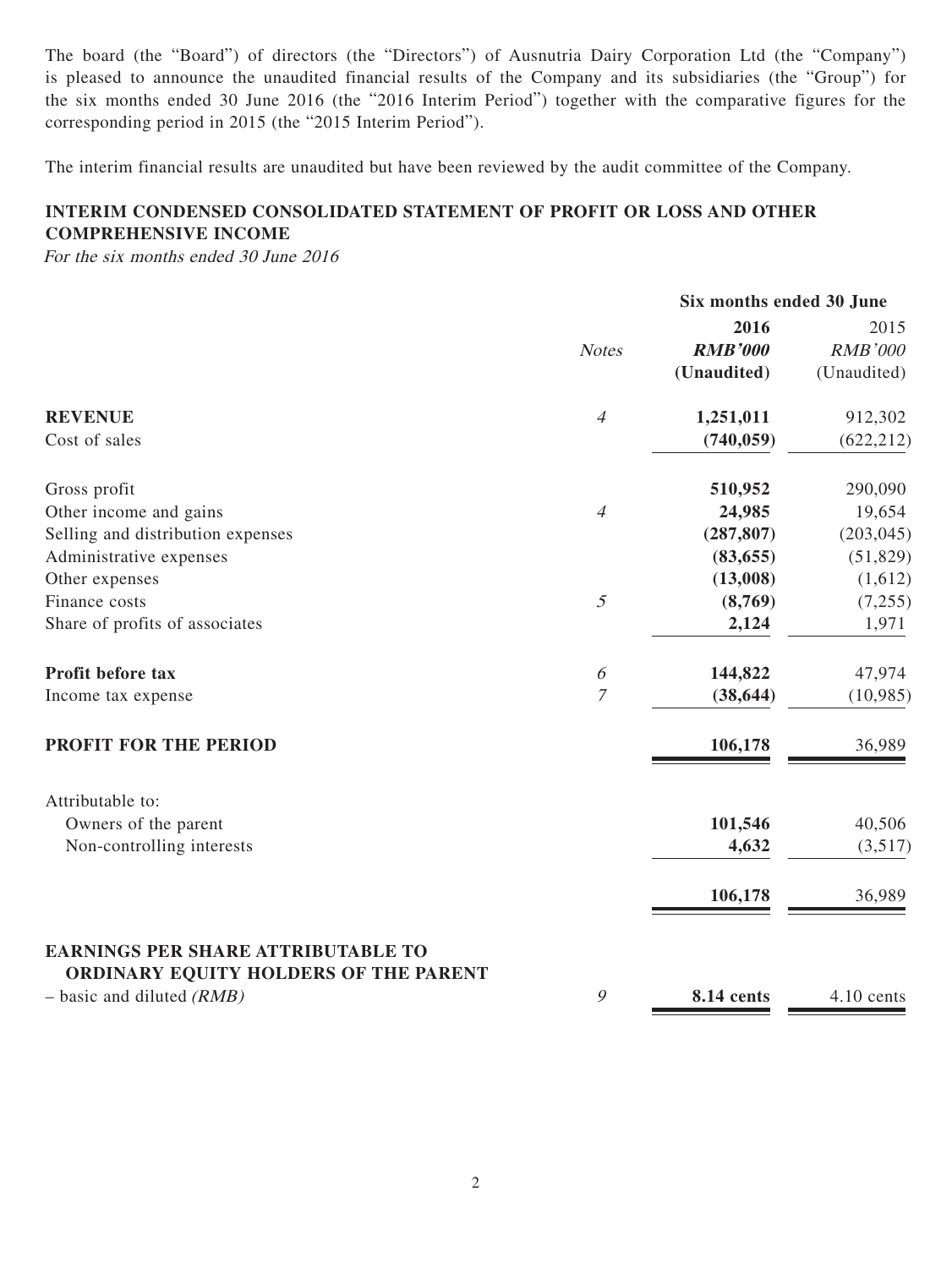|                                                           |              | Six months ended 30 June              |                                       |
|-----------------------------------------------------------|--------------|---------------------------------------|---------------------------------------|
|                                                           | <b>Notes</b> | 2016<br><b>RMB'000</b><br>(Unaudited) | 2015<br><b>RMB'000</b><br>(Unaudited) |
| <b>PROFIT FOR THE PERIOD</b>                              |              | 106,178                               | 36,989                                |
| <b>OTHER COMPREHENSIVE INCOME</b>                         |              |                                       |                                       |
| Other comprehensive income to be reclassified to          |              |                                       |                                       |
| profit or loss in subsequent periods:                     |              |                                       |                                       |
| Exchange differences on translation of foreign operations |              | (2,356)                               | (22, 586)                             |
| Net other comprehensive loss to be reclassified to        |              |                                       |                                       |
| profit or loss in subsequent periods                      |              | (2,356)                               | (22, 586)                             |
| Other comprehensive income not to be reclassified to      |              |                                       |                                       |
| profit or loss in subsequent periods:                     |              |                                       |                                       |
| Remeasurement losses on the defined benefit plan          |              | (4, 866)                              |                                       |
| Income tax effect                                         |              | 1,168                                 |                                       |
| Net other comprehensive loss not being reclassified to    |              |                                       |                                       |
| profit or loss in subsequent periods                      |              | (3,698)                               |                                       |
| OTHER COMPREHENSIVE LOSS FOR THE PERIOD,                  |              |                                       |                                       |
| <b>NET OF TAX</b>                                         |              | (6,054)                               | (22, 586)                             |
| TOTAL COMPREHENSIVE INCOME FOR THE PERIOD                 |              | 100,124                               | 14,403                                |
| Attributable to:                                          |              |                                       |                                       |
| Owners of the parent                                      |              | 96,261                                | 12,333                                |
| Non-controlling interests                                 |              | 3,863                                 | 2,070                                 |
|                                                           |              |                                       |                                       |
|                                                           |              | 100,124                               | 14,403                                |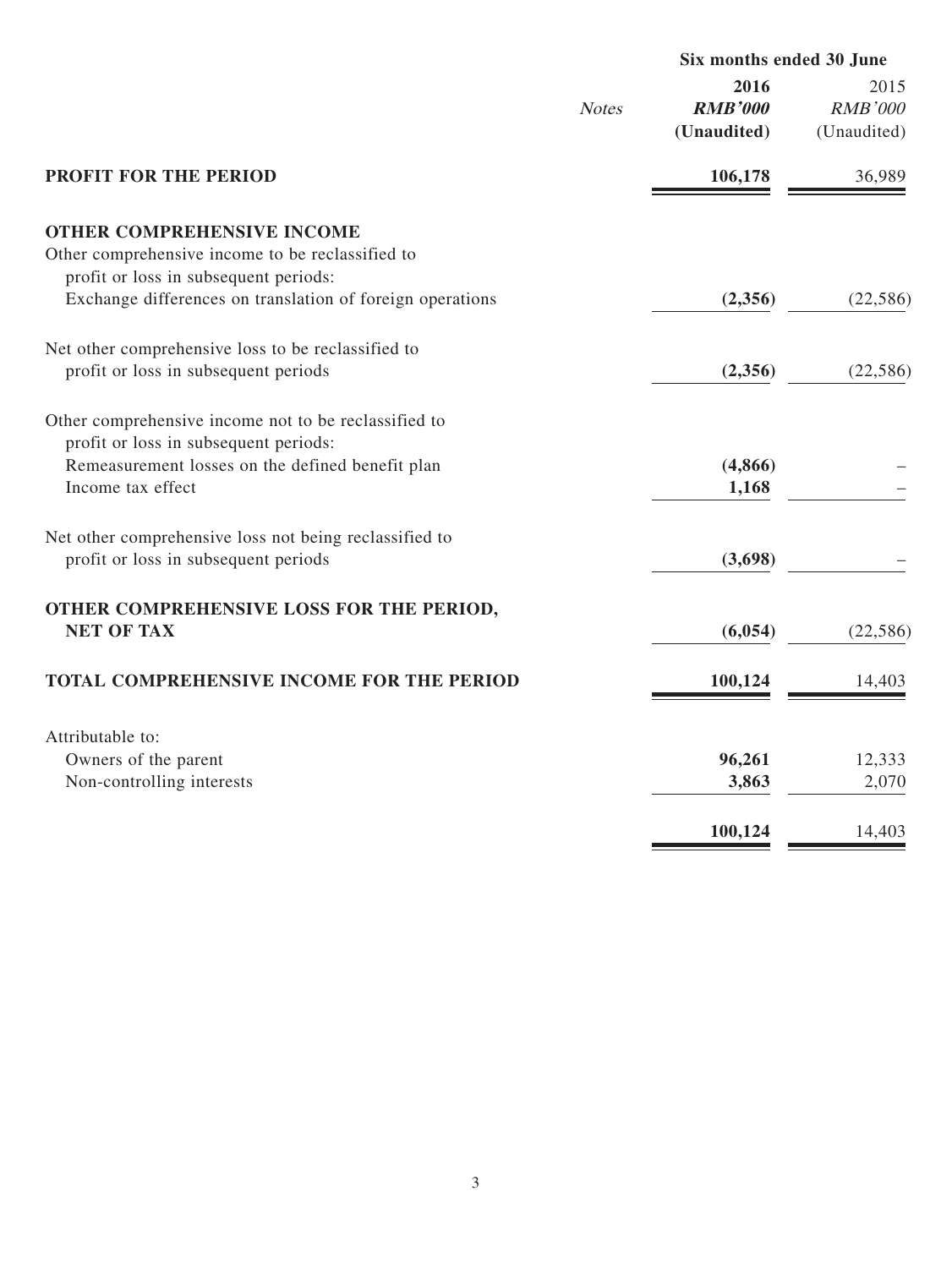# **INTERIM CONDENSED CONSOLIDATED STATEMENT OF FINANCIAL POSITION**

30 June 2016

|                                                  |              | 30 June        | 31 December    |
|--------------------------------------------------|--------------|----------------|----------------|
|                                                  |              | 2016           | 2015           |
|                                                  | <b>Notes</b> | <b>RMB'000</b> | <b>RMB'000</b> |
|                                                  |              | (Unaudited)    | (Audited)      |
| <b>NON-CURRENT ASSETS</b>                        |              |                |                |
| Property, plant and equipment                    | 10           | 655,088        | 586,296        |
| Prepaid land lease payments                      |              | 1,943          | 1,971          |
| Goodwill                                         |              | 74,894         | 72,053         |
| Other intangible assets                          |              | 48,338         | 45,679         |
| Investments in associates                        |              | 35,738         | 32,312         |
| Deferred tax assets                              |              | 116,116        | 98,794         |
| Total non-current assets                         |              | 932,117        | 837,105        |
| <b>CURRENT ASSETS</b>                            |              |                |                |
| Inventories                                      | 11           | 834,359        | 579,857        |
| Trade and bills receivables                      | 12           | 159,644        | 185,396        |
| Prepayments, deposits and other receivables      |              | 247,054        | 164,097        |
| Tax recoverable                                  |              |                | 719            |
| Pledged deposits                                 | 13           | 730,777        | 769,738        |
| Time deposits                                    | 13           | 422,381        | 185,990        |
| Cash and cash equivalents                        | 13           | 175,287        | 307,620        |
| Total current assets                             |              | 2,569,502      | 2,193,417      |
| <b>CURRENT LIABILITIES</b>                       |              |                |                |
| Trade payables                                   | 14           | 239,299        | 172,692        |
| Other payables and accruals                      |              | 615,163        | 475,826        |
| Derivative financial instruments                 |              | 3,586          | 1,943          |
| Interest-bearing bank loans and other borrowings |              | 722,261        | 756,993        |
| Tax payable                                      |              | 89,561         | 66,873         |
| Total current liabilities                        |              | 1,669,870      | 1,474,327      |
| NET CURRENT ASSETS                               |              | 899,632        | 719,090        |
| TOTAL ASSETS LESS CURRENT LIABILITIES            |              | 1,831,749      | 1,556,195      |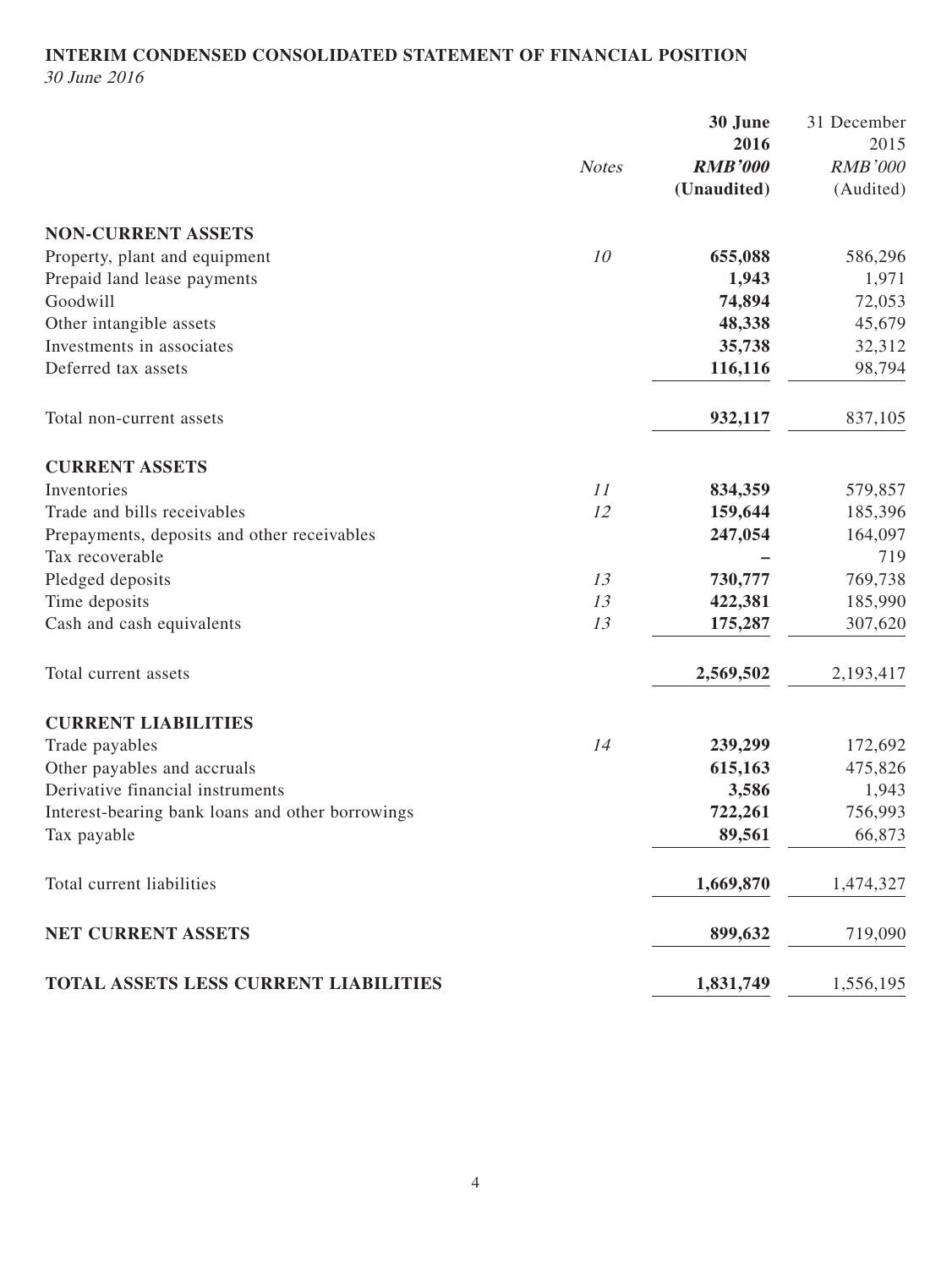|                                                  |              | 30 June        | 31 December    |
|--------------------------------------------------|--------------|----------------|----------------|
|                                                  |              | 2016           | 2015           |
|                                                  | <b>Notes</b> | <b>RMB'000</b> | <b>RMB'000</b> |
|                                                  |              | (Unaudited)    | (Audited)      |
| <b>NON-CURRENT LIABILITIES</b>                   |              |                |                |
| Interest-bearing bank loans and other borrowings |              | 354,666        | 189,176        |
| Defined benefit plan                             |              | 18,504         | 12,885         |
| Deferred tax liabilities                         |              | 25,548         | 26,591         |
| Total non-current liabilities                    |              | 398,718        | 228,652        |
| Net assets                                       |              | 1,433,031      | 1,327,543      |
| <b>EQUITY</b>                                    |              |                |                |
| Equity attributable to owners of the parent      |              |                |                |
| Issued capital                                   |              | 108,455        | 108,455        |
| Reserves                                         |              | 1,303,156      | 1,204,224      |
|                                                  |              | 1,411,611      | 1,312,679      |
| Non-controlling interests                        |              | 21,420         | 14,864         |
| Total equity                                     |              | 1,433,031      | 1,327,543      |
|                                                  |              |                |                |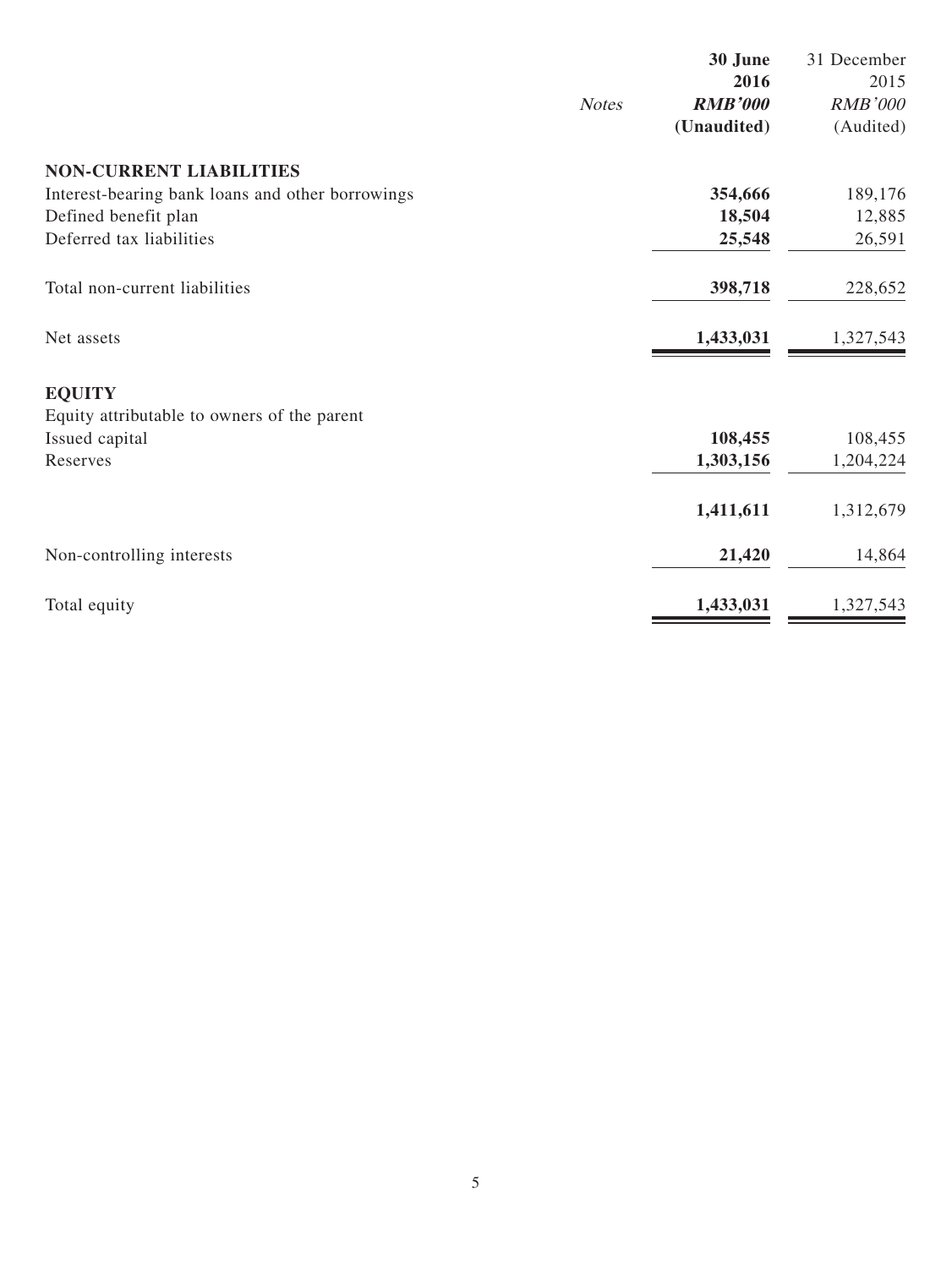**NOTES TO THE INTERIM CONDENSED CONSOLIDATED FINANCIAL STATEMENTS** 30 June 2016

#### **1. CORPORATE INFORMATION**

The Company was incorporated as an exempted company with limited liability in the Cayman Islands on 8 June 2009. The registered office of the Company is located at Cricket Square, Hutchins Drive, P.O. Box 2681, Grand Cayman KY1-1111, Cayman Islands. The principal offices of the Group are located in (i) Mainland China, at Floor 8, XinDaXin Building A, No. 168, HuangXing Middle Road, Changsha City, Hunan Province, Mainland China; (ii) Hong Kong, at Unit 16, 36/F., China Merchants Tower, Shun Tak Centre, 168-200 Connaught Road Central, Hong Kong; and (iii) the Netherlands, at Dokter van Deenweg 150, 8025 BM Zwolle, the Netherlands. The shares of the Company (the "Shares") were listed on the Main Board of The Stock Exchange of Hong Kong Limited (the "Stock Exchange") on 8 October 2009.

The Company acts as an investment holding company of the Group. The Group is principally engaged in the production, marketing and distribution of infant nutrition products in the People's Republic of China (the "PRC") and in the dairy industry with production facilities based in the Netherlands which conduct activities ranging from research and development, milk collection, processing, production, packaging, marketing and sales of dairy products to customers in the Netherlands and other overseas countries.

#### **2. BASIS OF PREPARATION AND CHANGES TO THE GROUP'S ACCOUNTING POLICIES**

#### **Basis of preparation**

The Interim Condensed Consolidated Financial Statements for the six months ended 30 June 2016 have been prepared in accordance with the applicable disclosure requirements of Appendix 16 to the Rules Governing the Listing of Securities (the "Listing Rules") on the Stock Exchange and with International Accounting Standard ("IAS") 34 Interim Financial Reporting issued by the International Accounting Standards Board ("IASB").

The Interim Condensed Consolidated Financial Statements does not include all the information and disclosures required for annual financial statements, and should be read in conjunction with the Group's annual financial statements for the year ended 31 December 2015. The Interim Condensed Consolidated Financial Statements are presented in RMB and all values are rounded to nearest thousand (RMB'000), except when otherwise indicated.

#### **Changes in accounting policies and disclosures**

The accounting policies adopted in the preparation of the Interim Condensed Consolidated Financial Statements are consistent with those followed in the preparation of the Group's annual financial statements for the year ended 31 December 2015, except for the adoption of new standards and interpretations as of 1 January 2016 noted below.

In the current interim period, the Group has applied, for the first time, the following new or revised standards (the "New or Revised IFRSs") issued by the IASB.

| Amendments to IFRS 10, IFRS 12 and IAS 28 | Investment Entities: Applying the Consolidation Exception            |
|-------------------------------------------|----------------------------------------------------------------------|
| Amendments to IFRS 11                     | Accounting for Acquisitions of Interests in Joint Operations         |
| Amendments to IAS 1                       | Disclosure Initiative                                                |
| Amendments to IAS 16 and IAS 38           | Clarification of Acceptable Methods of Depreciation and Amortisation |
| Amendments to IAS 16 and IAS 41           | <b>Agriculture: Bearer Plants</b>                                    |
| Amendments to IAS 27                      | Equity Method in Separate Financial Statements                       |
| Annual Improvements 2012-2014 Cycle       | Amendments to a number of IFRSs                                      |
|                                           |                                                                      |

The adoption of the New or Revised IFRSs resulted in changes to accounting policies, but did not have significant impact on the financial position or performance of the Group.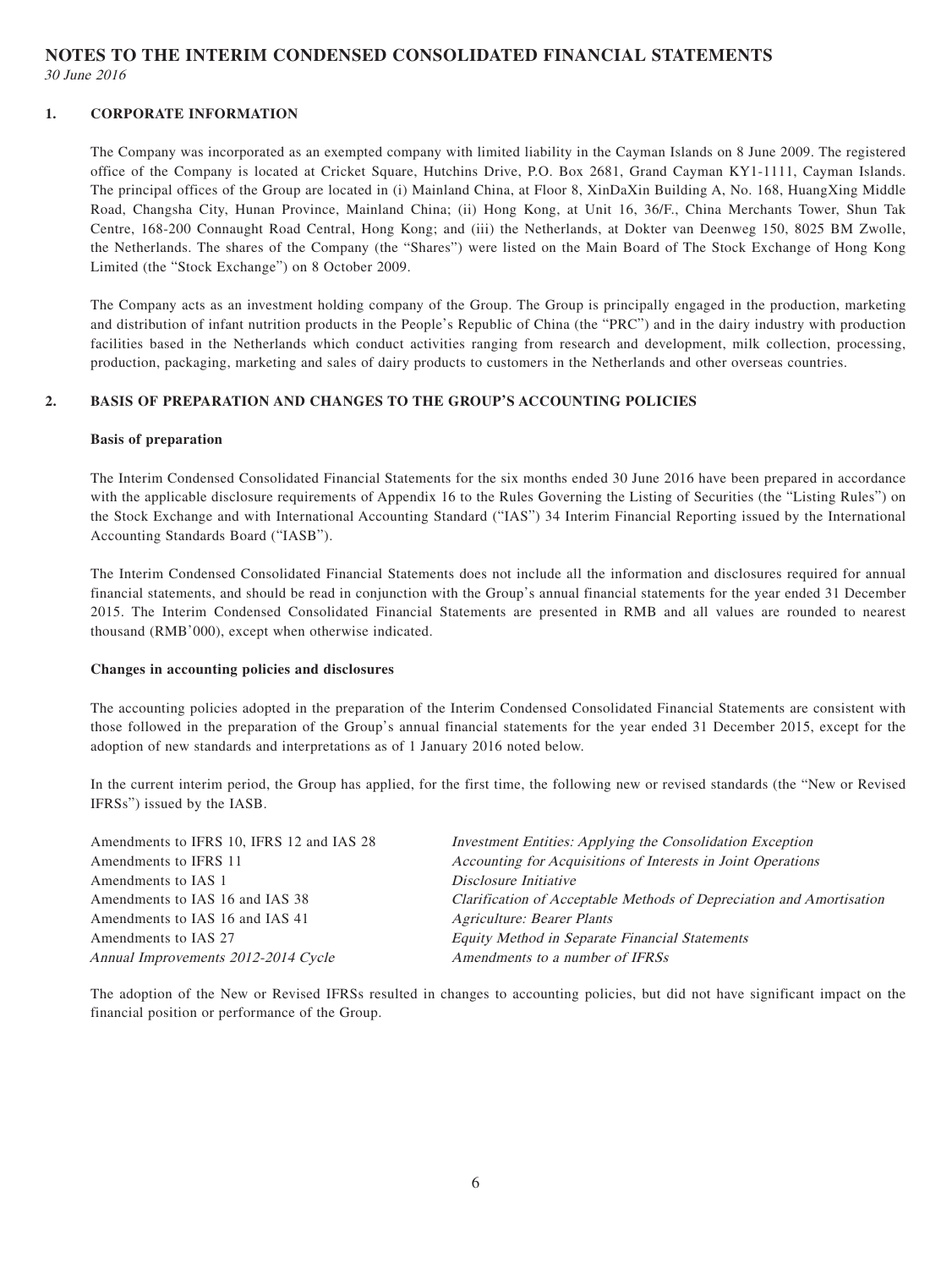#### **3. OPERATING SEGMENT INFORMATION**

For management purposes, the Group is organised into business units based on its products and services and has two reportable operating segments for the six months ended 30 June 2016 as follows:

- (a) the Ausnutria segment comprises the manufacture and sale of own-branded cow milk-based infant formula products in Mainland China and Hong Kong; and
- (b) the Ausnutria Hyproca segment comprises the manufacture of dairy products in the Netherlands for sale to its worldwide customers as well as the sale of its own-branded cow and goat milk-based infant formula products in Mainland China and other overseas countries.

Management monitors the results of the Group's operating segments separately for the purpose of making decisions about resources allocation and performance assessment. Segment performance is evaluated based on reportable segment profit which is a measure of adjusted profit before tax. The adjusted profit before tax is measured consistently with the Group's profit before tax except that interest income, finance costs, as well as unallocated head office and corporate results are excluded from such measurement.

Segment assets exclude cash and cash equivalents, pledged deposits and time deposits as these assets are managed on a group basis.

Segment liabilities exclude interest-bearing bank loans and other borrowings as these liabilities are managed on a group basis.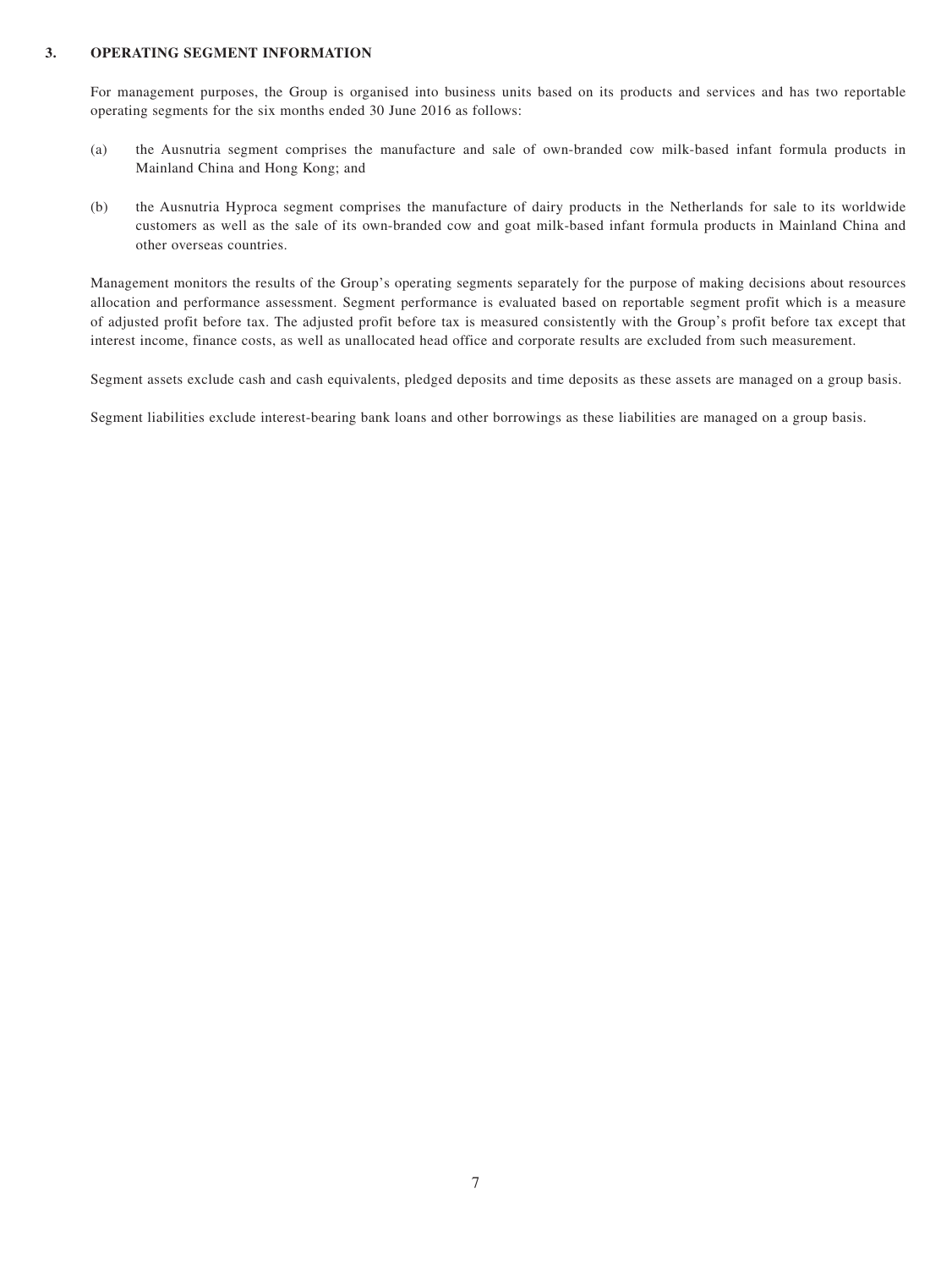#### **Six months ended 30 June 2016 (unaudited)**

|                                                      | Ausnutria<br><b>RMB'000</b> | Ausnutria<br>Hyproca<br><b>RMB'000</b> | <b>Total</b><br><b>RMB'000</b> |
|------------------------------------------------------|-----------------------------|----------------------------------------|--------------------------------|
| <b>SEGMENT REVENUE</b>                               |                             |                                        |                                |
| Sales to external customers                          | 434,126                     | 816,885                                | 1,251,011                      |
| Intersegment sales                                   |                             | 112,464                                | 112,464                        |
|                                                      | 434,126                     | 929,349                                | 1,363,475                      |
| Reconciliation:<br>Elimination of intersegment sales |                             |                                        | (112, 464)                     |
| Revenue from operations                              |                             |                                        | 1,251,011                      |
| <b>SEGMENT RESULTS</b>                               | 67,216                      | 87,851                                 | 155,067                        |
| Reconciliation:                                      |                             |                                        |                                |
| Elimination of intersegment results                  |                             |                                        | (4,927)                        |
| Interest income                                      |                             |                                        | 19,396                         |
| Finance costs                                        |                             |                                        | (8,769)                        |
| Corporate and other unallocated expenses             |                             |                                        | (15, 945)                      |
| Profit before tax                                    |                             |                                        | 144,822                        |
| <b>OTHER SEGMENT INFORMATION</b>                     |                             |                                        |                                |
| Impairment losses recognised in profit or loss       |                             | 11,925                                 | 11,925                         |
| Share of profits of associates                       |                             | 2,124                                  | 2,124                          |
| Depreciation and amortisation                        | 5,077                       | 24,325                                 | 29,402                         |
| Capital expenditure*                                 | 5,867                       | 72,829                                 | 78,696                         |
| As at 30 June 2016 (unaudited)                       |                             |                                        |                                |
| <b>SEGMENT ASSETS</b><br>Reconciliation:             | 560,300                     | 1,836,656                              | 2,396,956                      |
| Elimination of intersegment receivables              |                             |                                        | (223, 782)                     |
| Corporate and other unallocated assets               |                             |                                        | 1,328,445                      |
| Total assets                                         |                             |                                        | 3,501,619                      |
| <b>SEGMENT LIABILITIES</b>                           | 225,395                     | 990,048                                | 1,215,443                      |
| Reconciliation:                                      |                             |                                        |                                |
| Elimination of intersegment payables                 |                             |                                        | (223, 782)                     |
| Corporate and other unallocated liabilities          |                             |                                        | 1,076,927                      |
| Total liabilities                                    |                             |                                        | 2,068,588                      |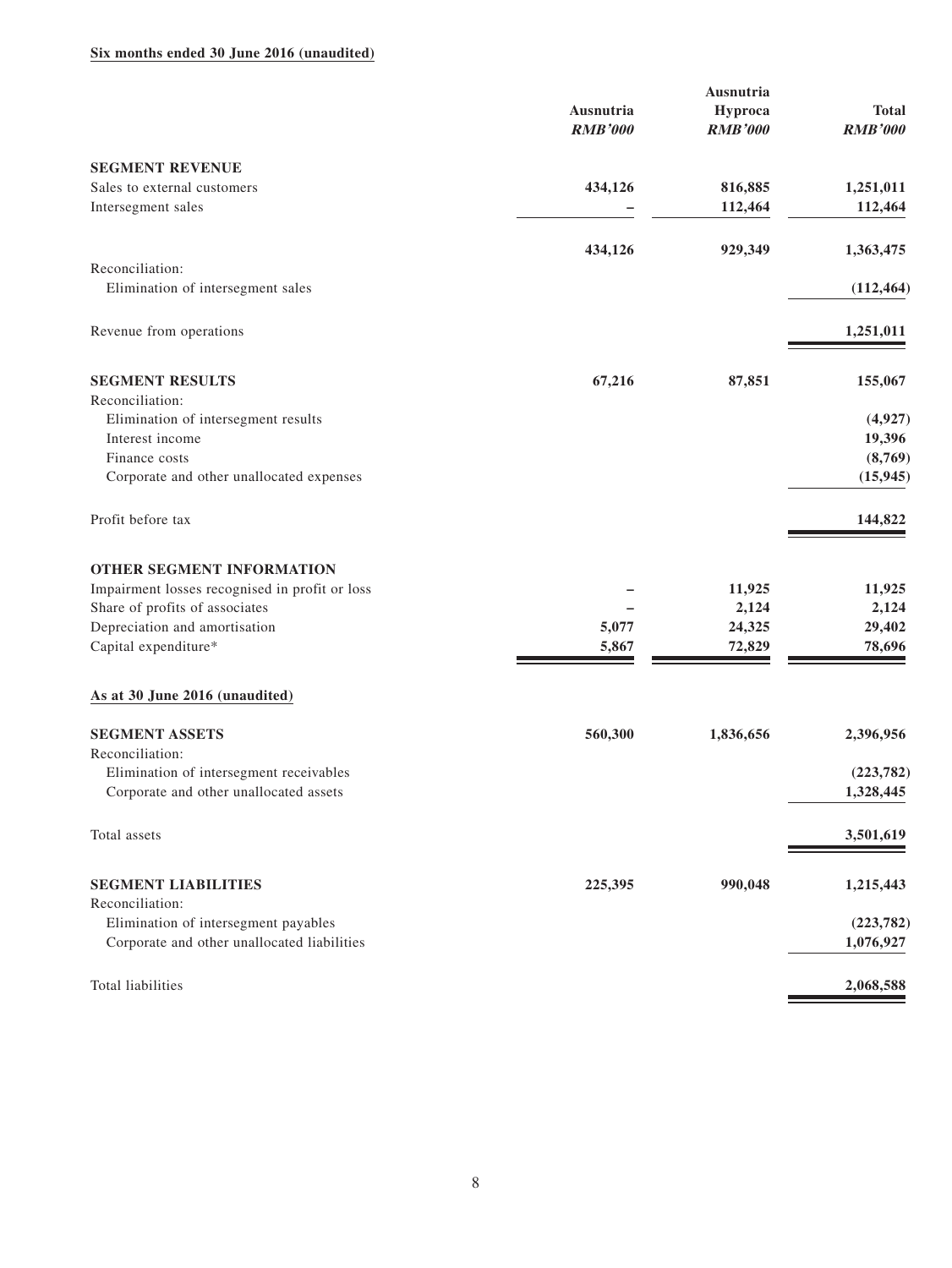#### Six months ended 30 June 2015 (unaudited)

|                                                               | Ausnutria      |                |                |  |
|---------------------------------------------------------------|----------------|----------------|----------------|--|
|                                                               | Ausnutria      | Hyproca        | Total          |  |
|                                                               | <b>RMB'000</b> | <b>RMB'000</b> | <b>RMB'000</b> |  |
| <b>SEGMENT REVENUE</b>                                        |                |                |                |  |
| Sales to external customers                                   | 291,523        | 620,779        | 912,302        |  |
| Intersegment sales                                            |                | 17,530         | 17,530         |  |
|                                                               |                |                |                |  |
|                                                               | 291,523        | 638,309        | 929,832        |  |
| Reconciliation:                                               |                |                |                |  |
| Elimination of intersegment sales                             |                |                | (17,530)       |  |
| Revenue from operations                                       |                |                | 912,302        |  |
| <b>SEGMENT RESULTS</b>                                        | 41,822         | 4,825          | 46,647         |  |
| Reconciliation:                                               |                |                |                |  |
| Interest income                                               |                |                | 14,531         |  |
| Finance costs                                                 |                |                | (7,255)        |  |
| Corporate and other unallocated expenses                      |                |                | (5,949)        |  |
|                                                               |                |                |                |  |
| Profit before tax                                             |                |                | 47,974         |  |
| OTHER SEGMENT INFORMATION                                     |                |                |                |  |
| Impairment losses recognised/(written back) in profit or loss | 1,500          | (1,273)        | 227            |  |
| Share of profits of associates                                |                | 1,971          | 1,971          |  |
| Depreciation and amortisation                                 | 4,969          | 17,979         | 22,948         |  |
| Capital expenditure*                                          | 1,957          | 135,419        | 137,376        |  |
|                                                               |                |                |                |  |
| As at 31 December 2015 (audited)                              |                |                |                |  |
| <b>SEGMENT ASSETS</b>                                         | 544,555        | 1,408,551      | 1,953,106      |  |
| Reconciliation:                                               |                |                |                |  |
| Elimination of intersegment receivables                       |                |                | (185, 932)     |  |
| Corporate and other unallocated assets                        |                |                | 1,263,348      |  |
| Total assets                                                  |                |                | 3,030,522      |  |
| <b>SEGMENT LIABILITIES</b>                                    | 290,991        | 651,751        | 942,742        |  |
| Reconciliation:                                               |                |                |                |  |
| Elimination of intersegment payables                          |                |                | (185, 932)     |  |
| Corporate and other unallocated liabilities                   |                |                | 946,169        |  |
|                                                               |                |                |                |  |
| Total liabilities                                             |                |                | 1,702,979      |  |

\* Capital expenditure consists of additions to property, plant and equipment and intangible assets.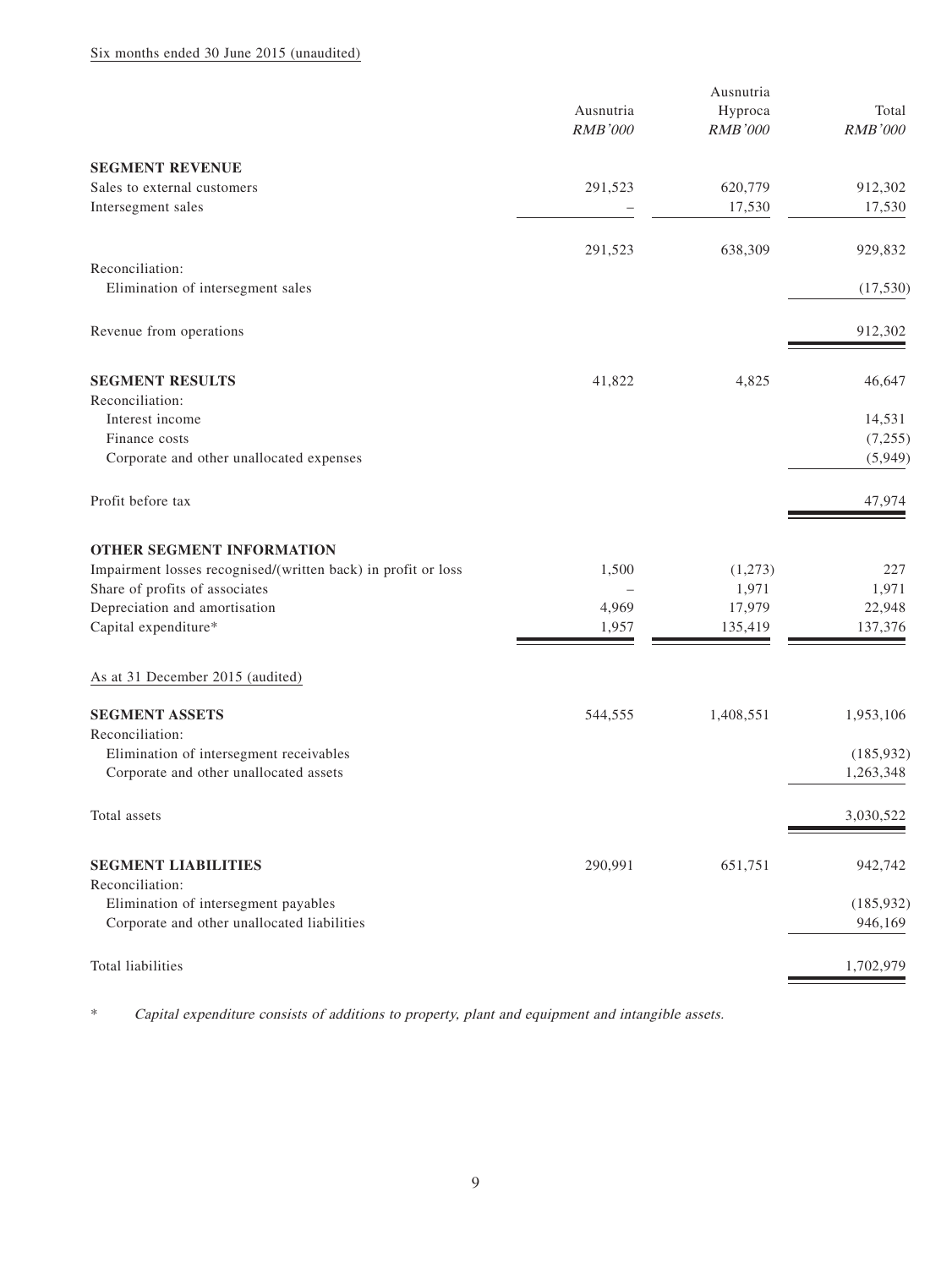#### **Geographical information**

#### **(a) Revenue from external customers**

| Six months ended 30 June |                |
|--------------------------|----------------|
| 2016                     | 2015           |
| <b>RMB'000</b>           | <b>RMB'000</b> |
| (Unaudited)              | (Unaudited)    |
| 807,117                  | 547,732        |
| 271,842                  | 265,328        |
| 54,726                   | 27,820         |
| 50,671                   | 16,069         |
| 3,171                    | 6,043          |
| 63,484                   | 49,310         |
| 1,251,011                | 912,302        |
|                          |                |

The revenue information above is based on the locations of customers.

#### **(b) Non-current assets**

|                 | 30 June<br>2016<br><b>RMB'000</b> | 31 December<br>2015<br>RMB'000 |
|-----------------|-----------------------------------|--------------------------------|
|                 | (Unaudited)                       | (Audited)                      |
| Hong Kong       | 453                               | -                              |
| The PRC         | 81,245                            | 80,714                         |
| The Netherlands | 734,303                           | 657,597                        |
|                 | 816,001                           | 738,311                        |

The non-current asset information above is based on the locations of the assets and excludes deferred tax assets.

#### **Information about major customers**

During the six months ended 30 June 2016, there was no revenue from a single external customer which accounted for 10% or more of the Group's total revenue (six months ended 30 June 2015: Nil).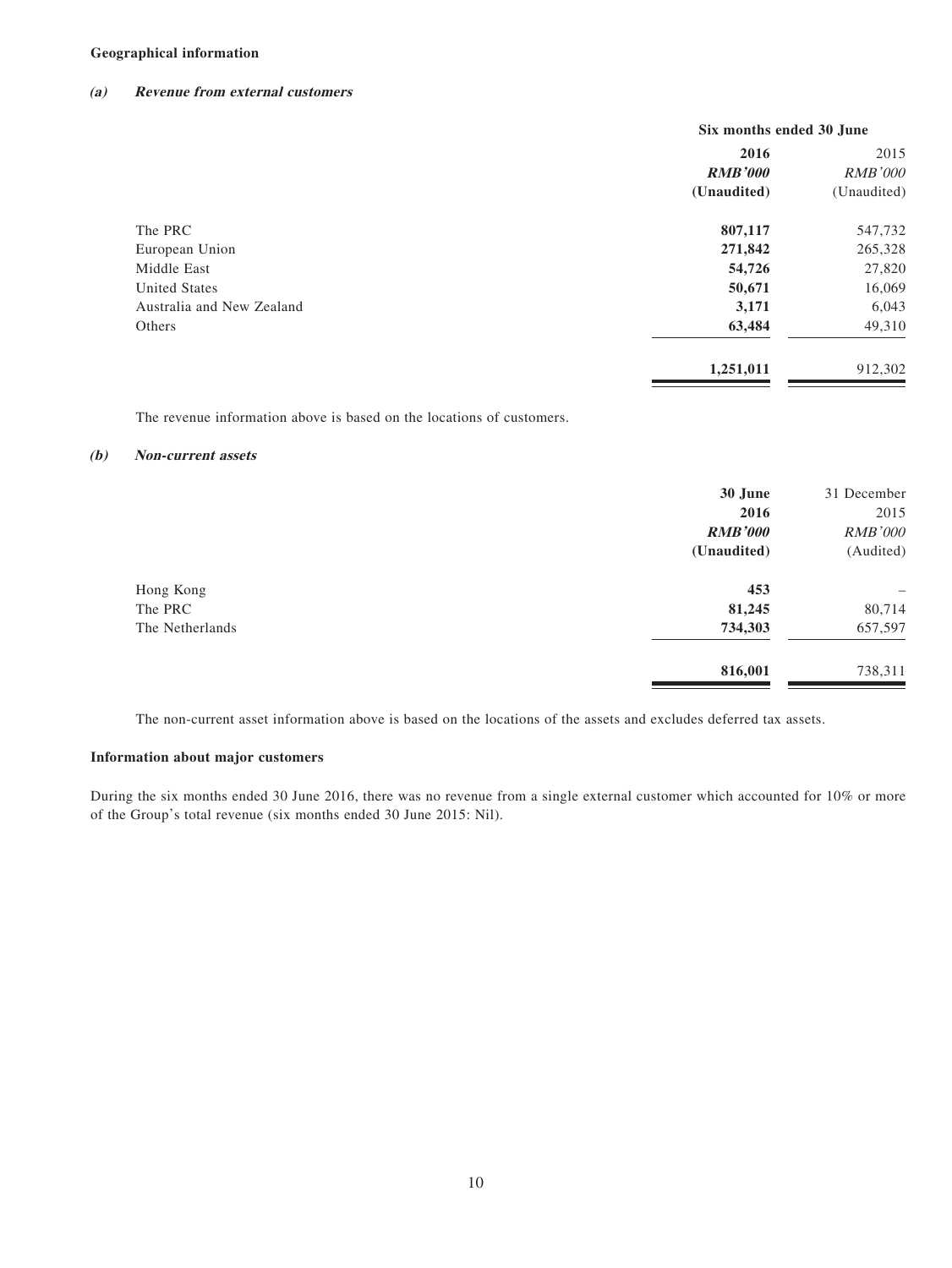#### **4. REVENUE, OTHER INCOME AND GAINS**

Revenue represents the net invoiced value of goods sold, after deduction of allowances for returns and trade discounts.

An analysis of the Group's revenue, other income and gains is as follows:

|                                         | Six months ended 30 June |                |             |
|-----------------------------------------|--------------------------|----------------|-------------|
|                                         |                          | 2016           | 2015        |
|                                         | <b>Note</b>              | <b>RMB'000</b> | RMB'000     |
|                                         |                          | (Unaudited)    | (Unaudited) |
| <b>REVENUE</b>                          |                          |                |             |
| Sale of goods                           |                          | 1,251,011      | 912,302     |
| <b>OTHER INCOME AND GAINS</b>           |                          |                |             |
| Interest income                         |                          | 19,396         | 14,531      |
| Government grants                       | (i)                      | 964            | 2,513       |
| Management fee income from an associate |                          | 1,173          |             |
| Others                                  |                          | 3,452          | 2,610       |
| Total                                   |                          | 24,985         | 19,654      |

(i) There were no unfulfilled conditions or contingencies attaching to these grants.

#### **5. FINANCE COSTS**

An analysis of finance costs is as follows:

|                                                                                          | Six months ended 30 June |                |
|------------------------------------------------------------------------------------------|--------------------------|----------------|
|                                                                                          | 2016                     | 2015           |
|                                                                                          | <b>RMB'000</b>           | <i>RMB'000</i> |
|                                                                                          | (Unaudited)              | (Unaudited)    |
| Interest on bank loans, overdrafts and other loans                                       | 8,790                    | 9,263          |
| Interest on finance leases                                                               | 799                      | 423            |
| Total interest expense on financial liabilities not at fair value through profit or loss | 9,589                    | 9,686          |
| Less: Interest capitalised                                                               | (2,367)                  | (2, 431)       |
|                                                                                          | 7,222                    | 7,255          |
| Unrealised loss on an interest rate swap                                                 | 1,547                    |                |
| Total                                                                                    | 8,769                    | 7,255          |
|                                                                                          |                          |                |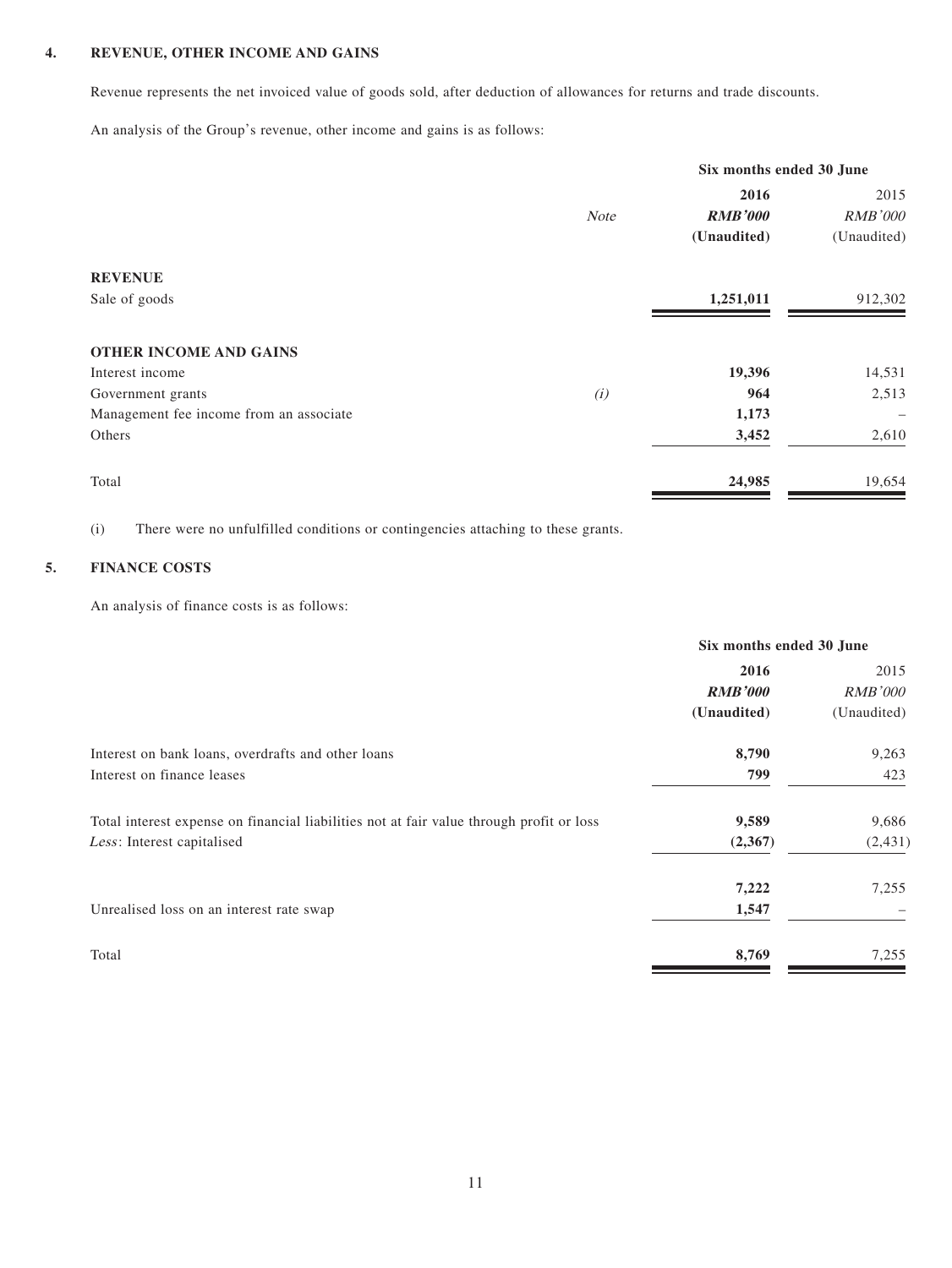#### **6. PROFIT BEFORE TAX**

The Group's profit before tax is arrived at after charging:

|                                                                      | Six months ended 30 June |  |
|----------------------------------------------------------------------|--------------------------|--|
| 2016                                                                 | 2015                     |  |
| <b>RMB'000</b>                                                       | <b>RMB'000</b>           |  |
| (Unaudited)                                                          | (Unaudited)              |  |
| Cost of inventories sold<br>731,776                                  | 621,985                  |  |
| Write-down of inventories to net realisable value<br>8,283           | 227                      |  |
| Cost of sales<br>740,059                                             | 622,212                  |  |
| Depreciation<br>23,824                                               | 19,488                   |  |
| Amortisation of lease payments for land use rights<br>28             | 28                       |  |
| Amortisation of other intangible assets<br>5,550                     | 3,432                    |  |
| Minimum lease payments under operating leases for buildings<br>5,253 | 1,659                    |  |
| Impairment of trade receivables<br>3,642                             |                          |  |
| Auditors' remuneration<br>2,779                                      | 2,000                    |  |
| Foreign exchange losses<br>3,437                                     | 290                      |  |
| Employee benefit expenses (including directors' remuneration):       |                          |  |
| Wages, salaries and staff welfare<br>171,574                         | 134,634                  |  |
| Pension scheme contributions*<br>19,618                              | 10,938                   |  |
| 6,434<br>Equity-settled share option expense                         |                          |  |
| 197,626                                                              | 145,572                  |  |

\* As at 30 June 2016, the Group had no forfeited contributions available to reduce its contributions to the pension schemes in future years (31 December 2015: Nil).

#### **7. INCOME TAX**

Hong Kong profits tax has not been provided as the Group did not generate any assessable profits arising in Hong Kong during the six months ended 30 June 2016 (six months ended 30 June 2015: Nil).

Taxes on profits assessable elsewhere have been calculated at the rates of tax prevailing in the jurisdictions in which the Group operates. Under the PRC income tax laws, enterprises are subject to corporate income tax (the "CIT") at a rate of 25%. Under the Netherlands income tax laws, enterprises are subject to the Netherlands CIT rate of 20% for the first EUR200,000 taxable profits and 25% for the taxable profits exceeding EUR200,000. Under the USA tax laws, enterprises are subject to the USA CIT rate of 34%. Under the Canada tax laws, enterprises are subject to the Canada CIT rate of 38%.

Ausnutria Dairy (China) Co., Ltd. ("Ausnutria China") was designated as a High-tech Enterprise and was granted a preferential CIT rate of 15% for the three years ended 31 December 2015. Ausnutria China is now in the process of renewing its High-tech Enterprise credential.

|                                        | Six months ended 30 June |                |
|----------------------------------------|--------------------------|----------------|
|                                        | 2016                     |                |
|                                        | <b>RMB'000</b>           | <i>RMB'000</i> |
|                                        | (Unaudited)              | (Unaudited)    |
| Current charge/(credit) for the period |                          |                |
| The Netherlands                        | 1,570                    | (3,925)        |
| Mainland China                         | 52,605                   | 16,024         |
| Deferred income tax                    | (15, 531)                | (1,114)        |
| Total                                  | 38,644                   | 10,985         |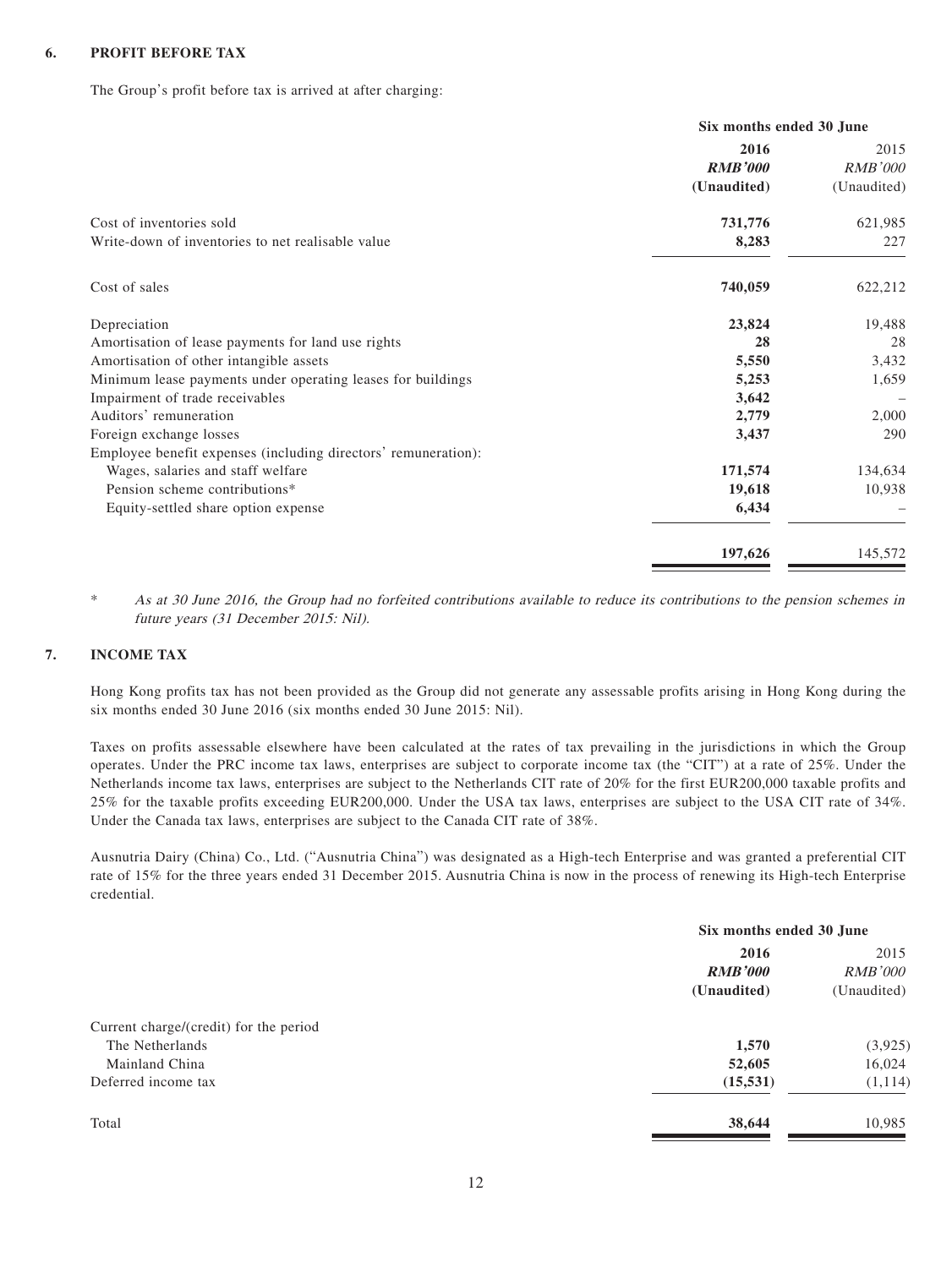#### **8. INTERIM DIVIDEND**

The Board did not recommend the payment of any interim dividend for the six months ended 30 June 2016 (six months ended 30 June 2015: Nil).

#### **9. EARNINGS PER SHARE ATTRIBUTABLE TO ORDINARY EQUITY HOLDERS OF THE PARENT**

The calculation of the basic earnings per share amount is based on the profit for the period attributable to ordinary equity holders of the parent and the weighted average number of ordinary shares of 1,247,732,530 (six months ended 30 June 2015: 986,843,000) in issue during the period.

#### **Earnings**

|                                                                    | Six months ended 30 June |                |
|--------------------------------------------------------------------|--------------------------|----------------|
|                                                                    | 2016<br>2015             |                |
|                                                                    | <b>RMB'000</b>           | <i>RMB'000</i> |
|                                                                    | (Unaudited)              | (Unaudited)    |
| Profit attributable to ordinary equity holders of the parent,      |                          |                |
| used in the basic earnings per share calculation                   | 101,546                  | 40,506         |
| <b>Shares</b>                                                      |                          |                |
|                                                                    | Six months ended 30 June |                |
|                                                                    | 2016                     | 2015           |
|                                                                    | (Unaudited)              | (Unaudited)    |
| Weighted average number of ordinary shares in issue.               |                          |                |
| during the period used in the basic earnings per share calculation | 1,247,732,530            | 986,843,000    |

No adjustment has been made to the basic earnings per share amounts presented for the six months ended 30 June 2016 in respect of a dilution as the impact of the share options outstanding had an anti-dilutive effect on the basic earnings per share amounts presented.

No adjustment has been made to the basic earnings per share amounts presented for the six months ended 30 June 2015 in respect of a dilution as the Company had no potentially dilutive ordinary shares in issue during that period.

#### **10. PROPERTY, PLANT AND EQUIPMENT**

During the six months ended 30 June 2016, the Group acquired property, plant and equipment with an aggregate cost of approximately RMB71,829,000 (six months ended 30 June 2015: approximately RMB135,682,000), of which approximately RMB45,700,000 (six months ended 30 June 2015: approximately RMB116,309,000) was related to the construction of a new factory in Heerenveen, the Netherlands.

The above-mentioned new factory is expected to be completed in the first quarter of 2017 and the carrying amount at 30 June 2016 was approximately EUR41,852,000 (equivalent to approximately RMB308,658,000) (31 December 2015: approximately EUR35,685,000 (equivalent to approximately RMB253,192,000)). The amount of borrowing costs capitalised during the six months ended 30 June 2016 was approximately RMB2,367,000 (six months ended 30 June 2015: approximately RMB2,431,000). The weighted average rate used to determine the amount of the borrowing costs eligible for capitalisation was 2.43%, which is the effective interest rate of the specific borrowings.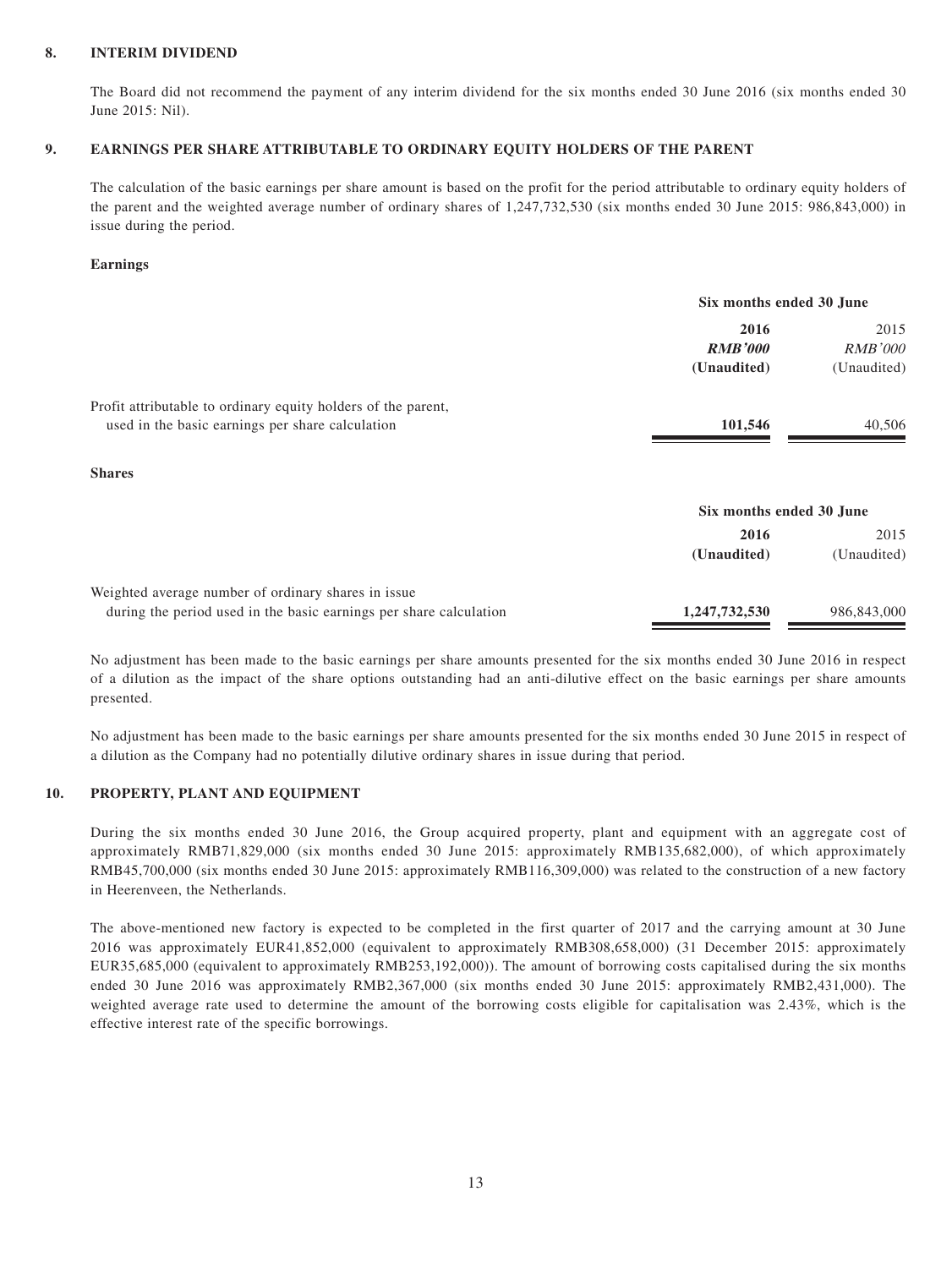As at 30 June 2016, certain of the Group's land and buildings, and plant and equipment that were attributed to the Ausnutria Hyproca Group and located in the Netherlands with net carrying amounts of EUR20,223,000, equivalent to approximately RMB149,115,000 (31 December 2015: EUR14,507,000, equivalent to approximately RMB102,932,000) and EUR60,842,000, equivalent to approximately RMB448,712,000 (31 December 2015: EUR23,971,000, equivalent to approximately RMB170,079,000), respectively, were pledged to secure general banking facilities granted to the Ausnutria Hyproca Group.

As at 30 June 2016, the Group's land included in property, plant and equipment with a net carrying amount of EUR7,354,000 (equivalent to approximately RMB54,236,000) (31 December 2015: EUR7,354,000 (equivalent to approximately RMB52,176,000) is situated in the Netherlands and is held as freehold land.

#### **11. INVENTORIES**

|                | 30 June        | 31 December    |
|----------------|----------------|----------------|
|                | 2016           | 2015           |
|                | <b>RMB'000</b> | <b>RMB'000</b> |
|                | (Unaudited)    | (Audited)      |
| Raw materials  | 169,541        | 213,031        |
| Finished goods | 659,418        | 361,850        |
| Others         | 5,400          | 4,976          |
| Total          | 834,359        | 579,857        |

As at 30 June 2016, certain of the Group's inventories that were attributed to the Ausnutria Hyproca Group with a net carrying amount of EUR66,812,000, equivalent to approximately RMB492,739,000 (31 December 2015: EUR55,063,000, equivalent to approximately RMB390,683,000) were pledged to secure general banking facilities granted to the Ausnutria Hyproca Group.

#### **12. TRADE AND BILLS RECEIVABLES**

|                   | 30 June        | 31 December    |
|-------------------|----------------|----------------|
|                   | 2016           | 2015           |
|                   | <b>RMB'000</b> | <b>RMB'000</b> |
|                   | (Unaudited)    | (Audited)      |
| Trade receivables | 124,275        | 145,552        |
| Bills receivable  | 35,369         | 39,844         |
| Total             | 159,644        | 185,396        |

The Group normally allows a credit period from one month to 12 months (31 December 2015: one month to 12 months) to certain customers. The Group seeks to maintain strict control over its outstanding receivables. Overdue balances are reviewed regularly by senior management. In view of the aforementioned and the fact that the Group's trade receivables relate to a large number of diversified customers, there is no significant concentration of credit risk. Trade receivables are non-interest-bearing.

Included in the Group's trade receivables are amounts due from associates of EUR768,000, equivalent to approximately RMB5,664,000 (31 December 2015: EUR271,000, equivalent to approximately RMB1,923,000), which are repayable on a similar credit terms to those offered to the major customers of the Group.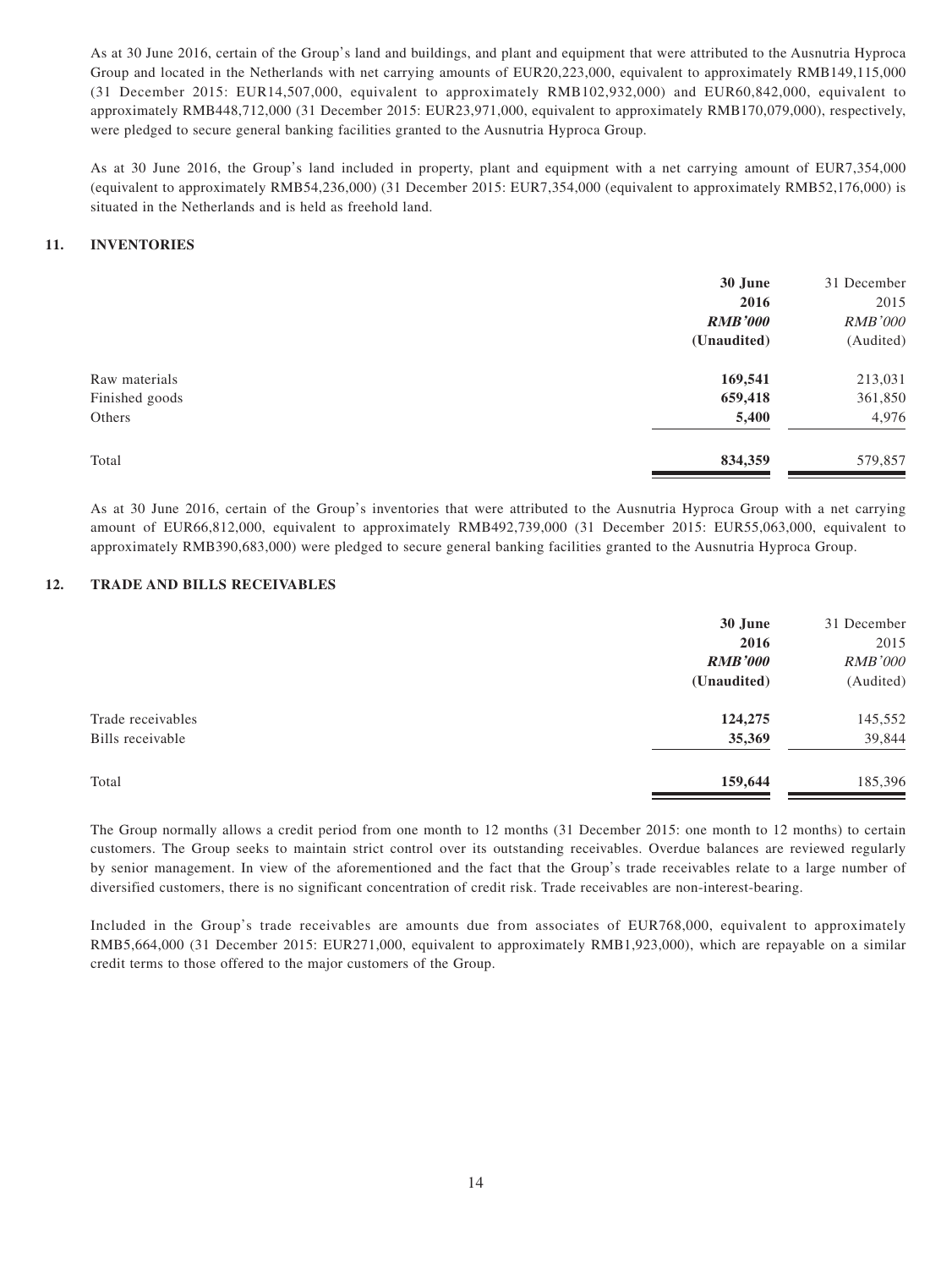An aged analysis of the trade receivables of the Group as at the end of the reporting period, based on the invoice date and net of provisions, is as follows:

|                    | 30 June        | 31 December    |
|--------------------|----------------|----------------|
|                    | 2016           | 2015           |
|                    | <b>RMB'000</b> | <b>RMB'000</b> |
|                    | (Unaudited)    | (Audited)      |
| Within 3 months    | 115,781        | 133,170        |
| 3 to 6 months      | 5,903          | 6,807          |
| 6 months to 1 year | 129            | 3,112          |
| Over 1 year        | 2,462          | 2,463          |
| Total              | 124,275        | 145,552        |

The provision for impairment of trade receivables as at 30 June 2016 was RMB3,642,000 (31 December 2015: Nil).

As at 30 June 2016, certain of the Group's trade receivables (including intra-group trade receivables due to the Ausnutria Hyproca Group) that were attributed to the Ausnutria Hyproca Group with a net carrying amount of EUR30,648,000, equivalent to approximately RMB226,029,000 (31 December 2015: EUR17,896,000, equivalent to approximately RMB126,976,000) were pledged to secure general banking facilities granted to the Ausnutria Hyproca Group.

#### **13. CASH AND CASH EQUIVALENTS AND OTHER BANK DEPOSITS AND PLEDGED DEPOSITS**

|                                                                          | 30 June        | 31 December    |
|--------------------------------------------------------------------------|----------------|----------------|
|                                                                          | 2016           | 2015           |
|                                                                          | <b>RMB'000</b> | <i>RMB'000</i> |
|                                                                          | (Unaudited)    | (Audited)      |
| Cash and bank balances                                                   | 175,287        | 307,620        |
| Time deposits                                                            | 1,153,158      | 955,728        |
|                                                                          | 1,328,445      | 1,263,348      |
| Less: Pledged deposits                                                   | (730, 777)     | (769, 738)     |
| Non-pledged time deposits with maturity of between 3 months to 12 months | (422, 381)     | (185,990)      |
| Cash and cash equivalents                                                | 175,287        | 307,620        |

As at 30 June 2016, the Group's cash and bank balances denominated in RMB amounted to RMB117,165,000 (31 December 2015: RMB186,210,000). In addition, all the Group's time deposits were denominated in RMB. RMB is not freely convertible in the international market. However, under Mainland China's Foreign Exchange Control Regulations and Administration of Settlement, Sale and Payment of Foreign Exchange Regulations, the Group is permitted to convert RMB into other currencies through banks to conduct foreign exchange business.

Cash at banks earns interest at floating rates based on published daily bank deposit rates. The bank balances are deposited with creditworthy banks with no recent history of default.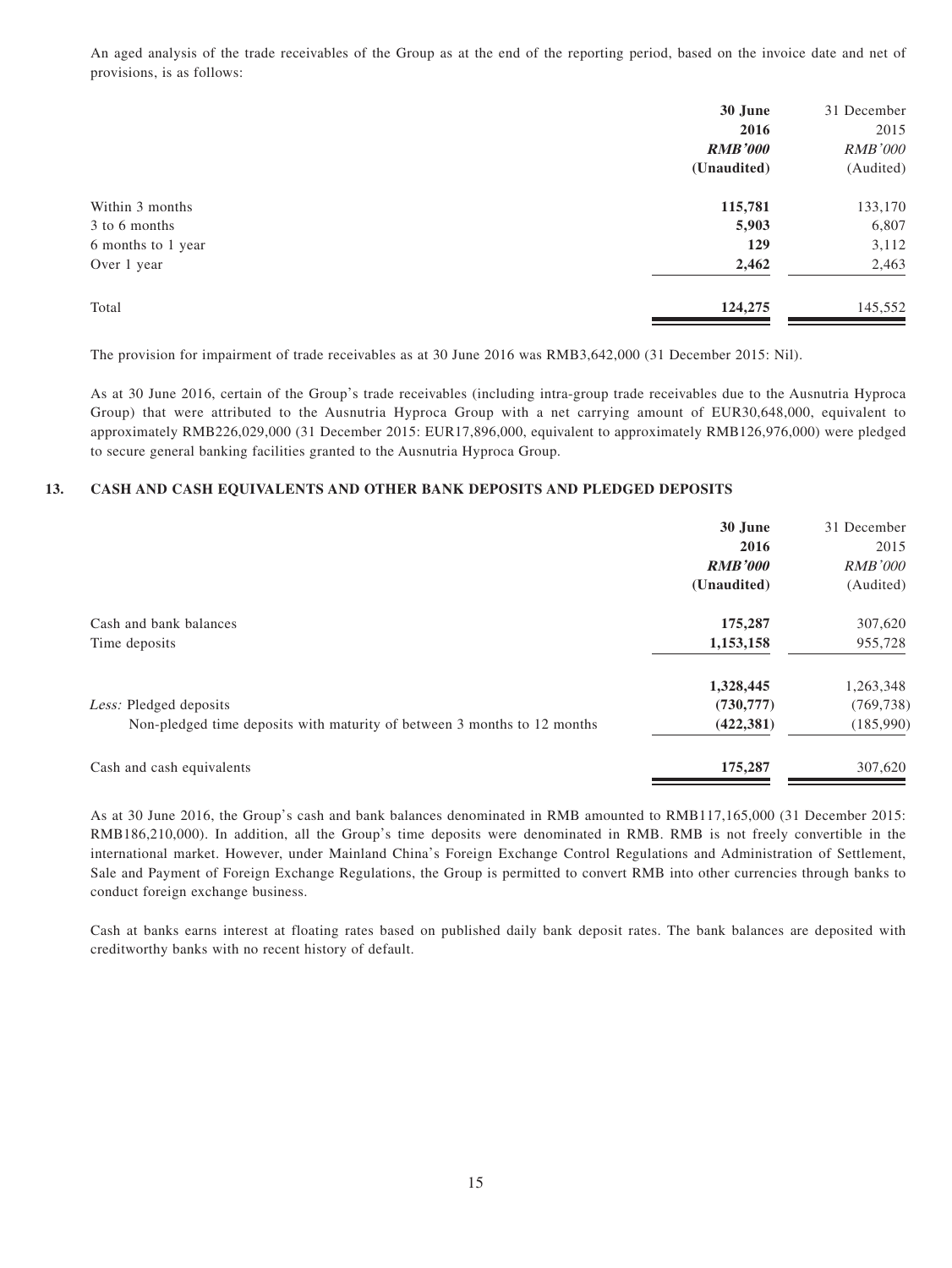#### **14. TRADE PAYABLES**

An aged analysis of the trade payables of the Group as at the end of the reporting period, based on the invoice date, is as follows:

|                  | 30 June        | 31 December    |
|------------------|----------------|----------------|
|                  | 2016           | 2015           |
|                  | <b>RMB'000</b> | <b>RMB'000</b> |
|                  | (Unaudited)    | (Audited)      |
| Within 12 months | 237,834        | 170,769        |
| Over 12 months   | 1,465          | 1,923          |
| Total            | 239,299        | 172,692        |

Included in the Group's trade payables are amounts due to associates of EUR1,717,000, equivalent to approximately RMB12,663,000 (31 December 2015: EUR438,000, equivalent to approximately RMB3,280,000), which are repayable within 45 days.

Trade payables are interest-free and are normally settled within 12 months (31 December 2015: within 12 months).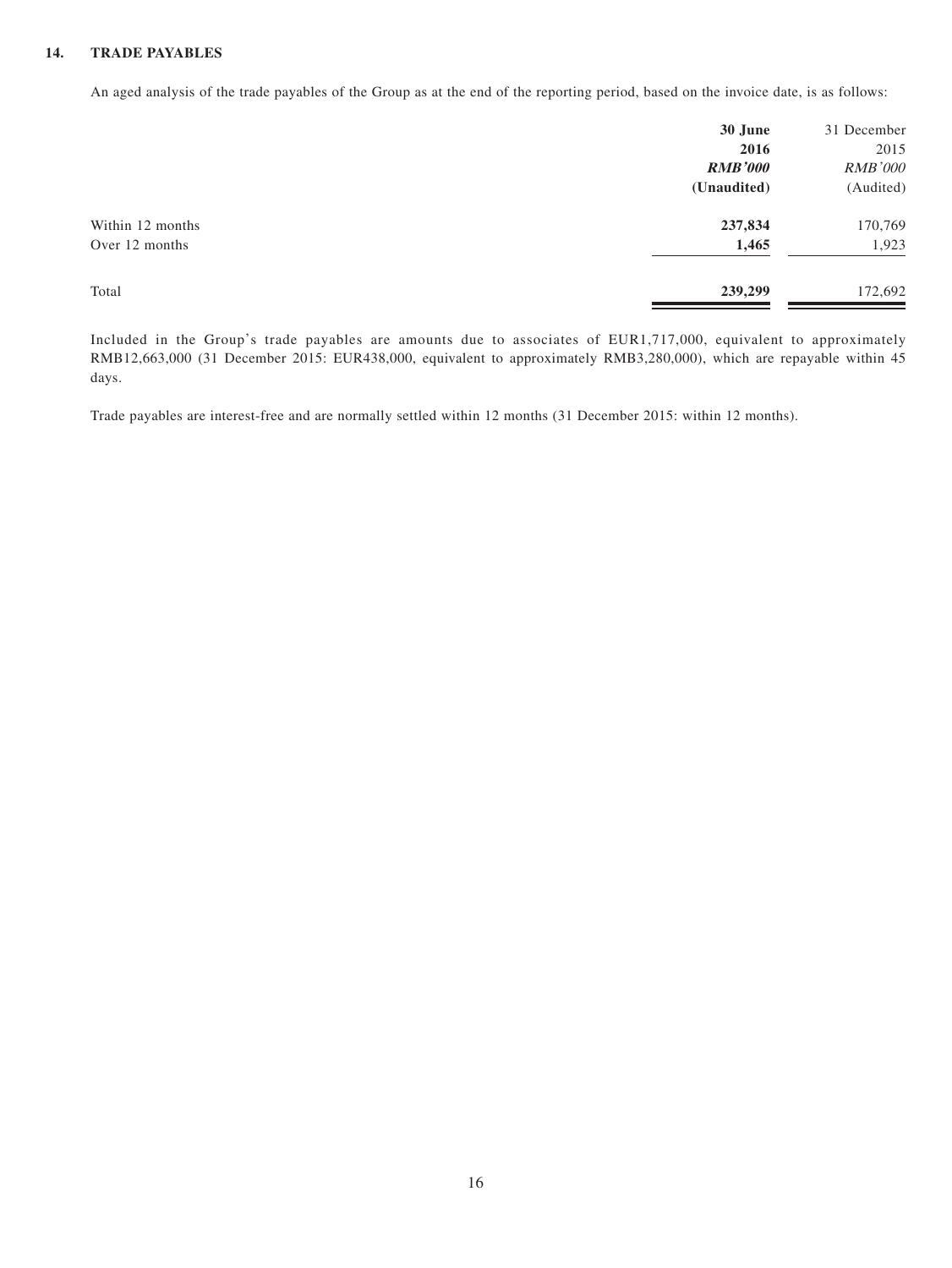## **MANAGEMENT DISCUSSION AND ANALYSIS**

#### **BUSINESS REVIEW**

During the 2016 Interim Period, the dairy industry, in particular, in the PRC which is the Group's principal market, continued to be challenging. On the one hand, it is anticipated that the PRC's market will continue to maintain a steady growth due to the relaxation of the one-child policy and the rising living standards in the PRC, while on the other hand, the continuous launching of new policies by the PRC government is bringing uncertainties to the development of the dairy industry. However, given the infrastructure that the Company has established in the past, including but not limited to, the solid wholly-owned production base in the Netherlands and the extensive distribution network in the PRC and overseas, the Group will benefit from the industry reforms in the medium to long run.

#### **Infant Milk Formula Business**

#### **(A) Own brands "Cow milk-based"**

The Group commenced its business for the marketing and distribution of cow milk-based infant milk formula in the PRC with its milk source principally based in Australia and under the brand names of *Allnutria*, A Choice and Best-Choice since 2003. In order to secure the long-term growth of the Group, the Group acquired 51% and 49% equity interests in Ausnutria Hyproca B.V. ("Ausnutria Hyproca"), which together with its subsidiaries (the "Ausnutria Hyproca Group"), owned the dairy related production facilities in the Netherlands, in 2011 and 2015, respectively. In 2013 and 2014, in order to further integrate the business of the Ausnutria Hyproca Group and support the future own-branded infant milk formula development of the Group, the Group invested significant amount on capital expenditures in order to increase and improve the productivity and the quality standards of the Ausnutria Hyproca Group. The production facilities upgrading plan of the Ausnutria Hyproca Group was completed at the end of 2015.

In order to meet the continuous growth in demand of infant milk formula in the PRC and to cater for the different needs of the wide range of consumers in the PRC, the Group has also launched a number of other brands, including but not limited to, Puredo, Hyproca 1897, Neolac, Mygood and Eurlate in recent years. For marketing and strategic reasons, these brands are managed and operated by different business entities of the Group. Besides, in order to ensure stable and sufficient infant milk formula supply and to mitigate the risk of milk source being over concentrated in a particular area, the Group extent its infant milk formula supply to a number of other countries in recent years. For the 2016 Interim Period, the infant milk formula sold by the Group in the PRC are supplied by different manufacturers which are located in New Zealand, Australia, France as well as the Group's own factories in the Netherlands. The Board believes that the above strategies will facilitate the long-term continuous growth of the Group.

For the 2016 Interim Period, sale of cow milk-based own-branded infant milk formula increased by approximately 48.9% to approximately RMB434.1 million. The continuous growth in the sale of cow milkbased own-branded infant milk formula was mainly driven by (i) the continuous increase in demand of infant milk formula in the PRC; (ii) the increasing recognition of the high quality standards of infant milk formula manufactured by the Group; and (iii) the adjusted business strategies of the Group.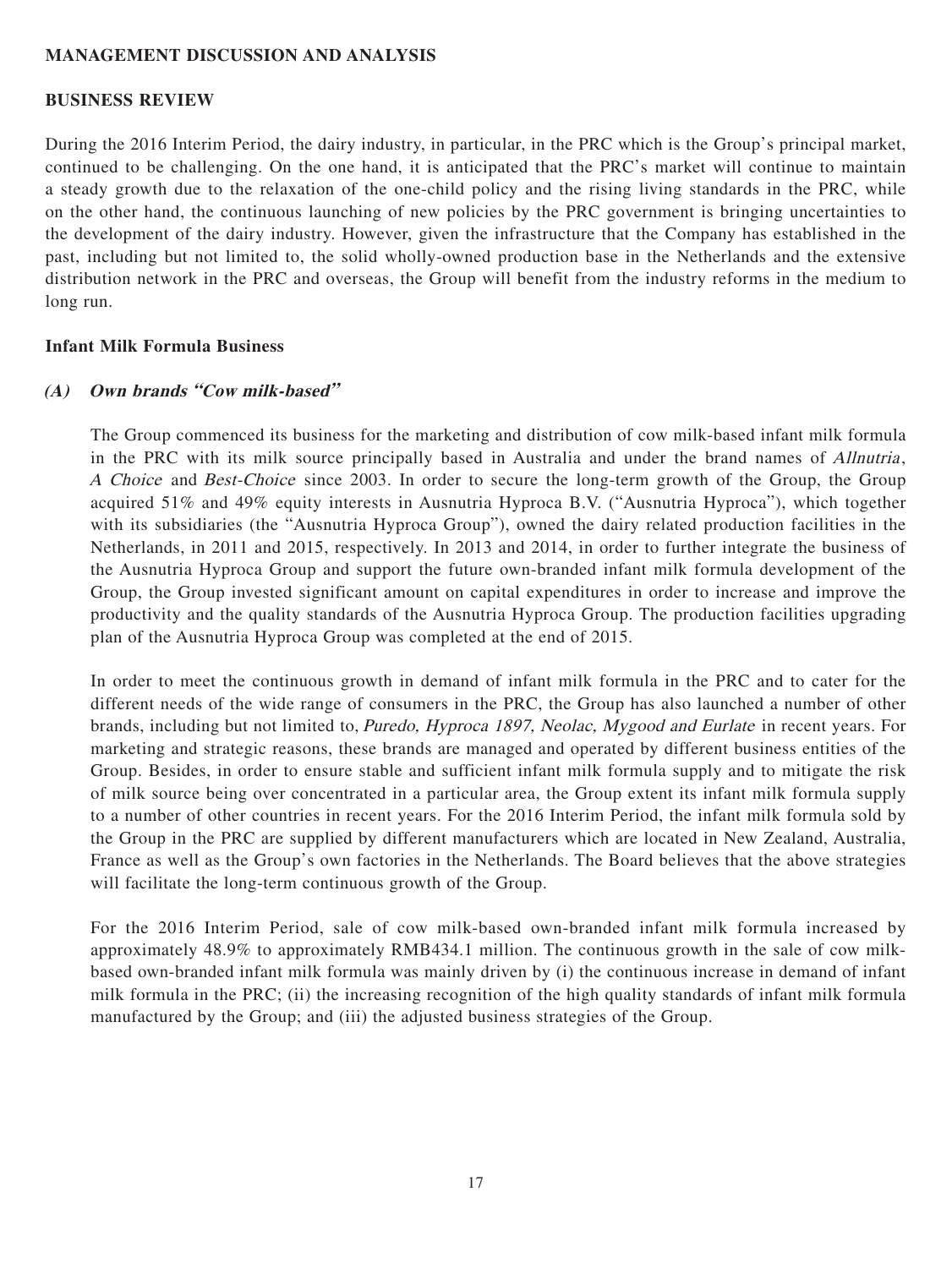## **(B) Own brands "Goat milk-based"**

The Group introduced the Kabrita series products in the PRC in 2011 and thereafter in Russia and the Commonwealth of Independent States (the "CIS"), Europe, the Middle East, the United States, Canada, Brazil and South Africa.

During the 2016 Interim Period, sale of the Kabrita series products continues to be promising and has become one of the Group's key profit contributors. For the 2016 Interim Period, sale of the Kabrita series products amounted to approximately RMB358.1 million, representing an increase of approximately RMB118.0 million, or approximately 49.1%, when compared with the 2015 Interim Period and accounted for approximately 28.6% (2015 Interim Period: 26.3%) of the total revenue of the Group. According to the data as obtained from the PRC customs, the Kabrita series products has been ranked as the number one imported goat milk-based infant milk formula in the PRC by volume in 2015.

All the Kabrita series products are manufactured by the Ausnutria Hyproca Group in the Netherlands since they were launched in 2011. The continuous success in Kabrita is mainly attributable to (i) the effective marketing strategy launched by the Group; (ii) the unique formula; and (iii) the unique position and business model of the Ausnutria Hyproca Group (the upstream) which facilitates the development and manufacture of this product.

As part of the long-term strategy of the Group to launch Kabrita worldwide, in 2014, the Group approved clinical trials to apply for approval by the Food and Drug Administration (the "FDA") for the sale of the Kabrita series products in the United States. The conducting of the clinical trials and the application of the import approval to the United States of the Kabrita series products has been carried out as scheduled.

The Group will continue to launch the *Kabrita* series products in other major countries and aim to become a global market leader in goat milk-based infant nutrition products. This ambition will be leveraged by the studies and clinical trial conducted by (i) the medical school of Peking University; (ii) the clinical studies in Europe; and (iii) the in-house research and development team in the Netherlands and in North America during the course of applying for FDA approval.

# **(C) Private Label Business**

Other than the development of own-branded business, the Ausnutria Hyrpoca Group also produces infant milk formula for other worldwide customers on an OEM basis (the "Private Label Business") in order to fully utilize the capacity and maximise its production efficiency. In view that the facilities upgrading plans were completed in 2015, the Ausnutria Hyproca Group has allocated more of its production capacity for the 2016 Interim Period to serve the Private Label customers. For the 2016 Interim Period, sale of the Private Label Business has increased by approximately 147.4% to approximately RMB241.7 million, which represented approximately 19.3% (2015 Interim Period: 10.7%) of the total revenue of the Group.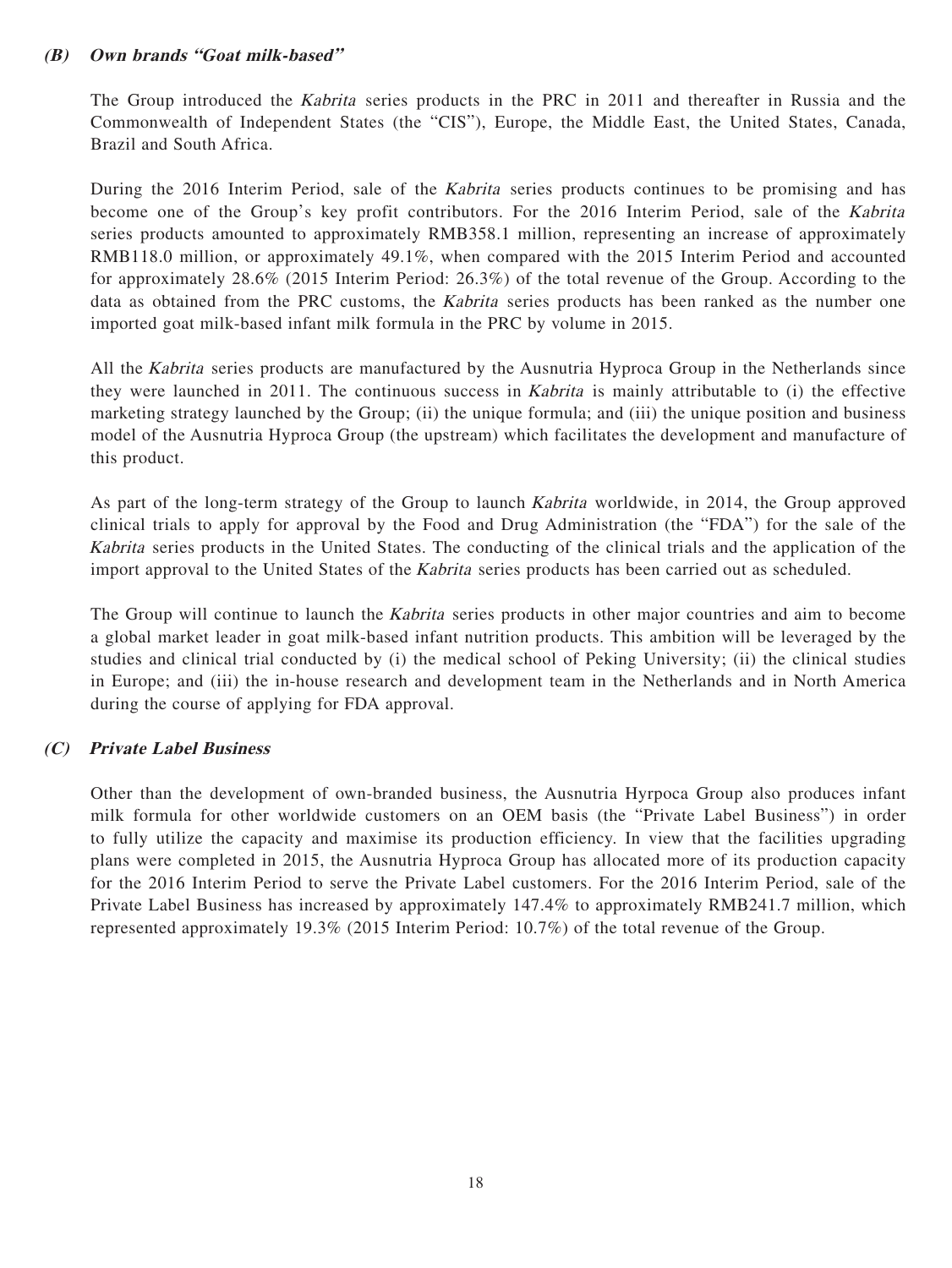## **The New Factory in the Netherlands**

In 2014, the Group has approved and commenced the construction of a new factory in Heerenveen, the Netherlands (the "New Factory"). The purpose of investing in the New Factory is to improve the blending and packaging capacity as well as the quality standards of the products of the Group. According to the latest plan, the investment cost (including the cost of a plot of land with approximately 140,000 square meters and all the production facilities) in the New Factory is estimated to increase by approximately 10% from previous estimate of approximately EUR83.0 million (equivalent to approximately RMB618.8 million). The increase in the budgeted investment cost in the New Factory was mainly due to additional investments made/to be made in order to cater for the different regulatory requirements laid down/anticipated to be laid down by major countries in the world.

The construction of the New Factory is financed by banking facilities granted to the Ausnutria Hyproca Group, the proceeds from the open offer that was completed by the Company in December 2015 as well as by the Group's internal working capital. Upon the completion of the construction of the New Factory, the blending and packaging capacity of the Group in the Netherlands can be increased progressively from approximately 30,000 tons to as high as 90,000 tons by 2019.

As at 30 June 2016, the Group has already invested approximately EUR41.9 million (equivalent to approximately RMB308.7 million) in the New Factory and the construction of the building has already been substantially completed. In the coming months, the Group will focus on the utilities installations, and thereafter the installation of the equipment and machineries. According to the current schedule in relation to the construction of the New Factory, the trial production will commence in early 2017.

The Board believes that the Group's productivity and quality standards and hence the turnover and profitability of the Group will be greatly enhanced when the operations of the New Factory commence.

## **Upward Integration and Product Diversification**

The Group considers the ability to secure quality milk supply is one of the critical success factors in the dairy industry.

Upon completion of the acquisition of Ausnutria Hyproca, the Group now not only owns the entire interests of the three factories and the New Factory, which are all located in the Netherlands with ample quality milk supply to support the growing market demands on quality infant milk formula worldwide, but also the entire business chain from milk collection (via the investment in Farmel Holding B.V. (the "Farmel Group"), which is principally engaged in the collection and trading of cow and goat milk, and the milk contracts that the Group have entered into with farmers) to production (via the factories in the Netherlands and the PRC) for the distribution of dairy products to the Group's customers worldwide.

The Group realises the business potentials and importance to continue the supply of quality nutrition products and serve the infants in their future life. In order to meet the needs of the consumers, the Board has approved the commencement of business in functional liquid milk (the "Liquid Milk") and the establishment of a work force to conduct nutrition business (the "Nutrition Business") in the PRC during the 2016 Interim Period. Based on the business plans approved by the Board, the products of the Liquid Milk and the Nutrition Business will be imported from overseas with target customers primarily in the PRC.

During the 2016 Interim Period, the Group established Globlait Nutrition (Changsha) Co., Ltd. ("Globlait Nutrition"), which was owned as to 55% by the Group for the marketing and distribution of the Liquid Milk in the PRC. The remaining equity interest was owned by the management of Globlait Nutrition. According to the latest business development, sale of Globlait Nutrition is expected to commence in the third quarter of 2016 and total operating expenses incurred by Globlait Nutrition amounted to approximately RMB5.4 million for the 2016 Interim Period.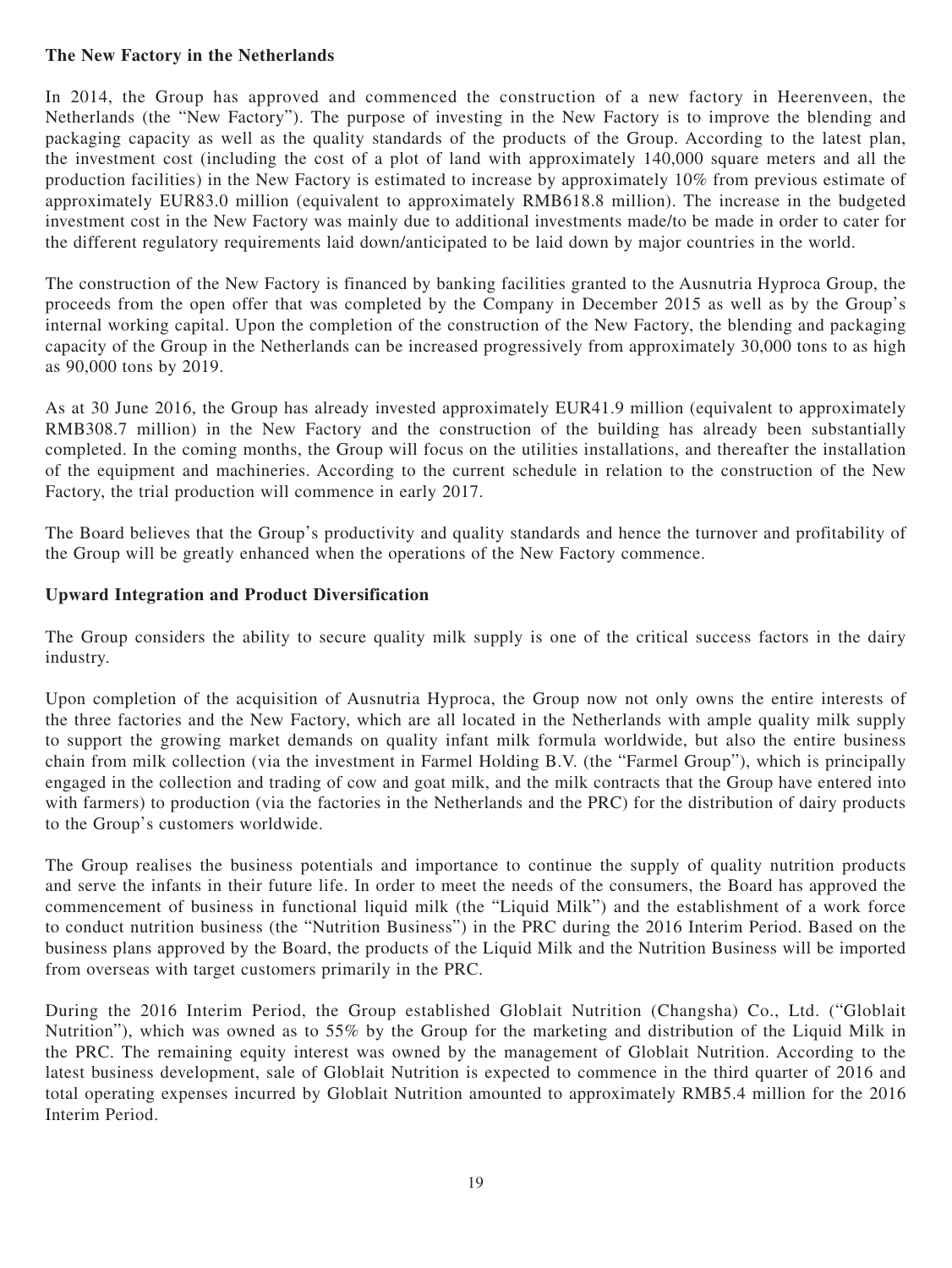## **Human Resources**

As at 30 June 2016, the Group has a total of 2,064 (31 December 2015: 1,940) employees. With the rapid growing in the scale of operations of the Group, the Board realises the importance of team building and human resources development is one of the key factors for the continuing success of the Group. Since 2015, the Group has established Ausnutria University, an internal training organisation, to support the development of key talents and to provide continuous training to employees. Through the establishment of Ausnutria University and the committed investments in human resources, the Board believes that the human resources of the Group, which is considered to be the key asset of the Group, will be stronger in the long run and is considered to be essential for the long-term growth of the Group.

Besides, on 21 January 2016 and 6 July 2016, the Group granted 34,800,000 and 12,015,000 share options to the Directors, certain senior management and consultants of the Group. The number of total share options granted, which are exercisable at the price of HK\$2.45, represented approximately 3.8% of the issued share capital of the Company as at the date of this announcement. The issuance of share options has resulted in an expense of approximately RMB6.4 million (2015 Interim Period: N/A) being charged to the consolidated profit and loss account of the Company for the 2016 Interim Period.

## **INDUSTRY OVERVIEW**

As a result of the increasing public health awareness and the demand for higher food quality and safety standards worldwide, in particular for infant nutrition products, new regulations and policies have been proposed from time to time in order to maintain the related industry's healthy growth and to improve the quality and safety standards.

Currently, there are almost 2,000 brands of infant milk formula produced from about 103 manufacturers in the PRC. Following the implementation of a number of new policies in the PRC in recent years which impose stringent quality controls of infant milk formula in the PRC, on 8 June 2016, the China Food and Drug Administration further promulgated the Administrative Measures for the Registration of Formulas for Infant Milk Formula Powder (《嬰幼兒配方乳粉產品配方註冊管理辦法》)(hereinafter referred to as the "Measures").

The purposes of implementing the Measures are to strengthen the supervision over the research and development and the formulation of the infant milk powder by enterprise and to improve their research and development, production and inspection capabilities with an aim to further enhance the quality and safety standards of infant milk formula in the PRC. The Measures are considered to be one of the most stringent regulations on infant milk powder in the world will come into effect on 1 October 2016.

Firstly, the Measures specify that domestic and imported infant milk formula sold in the PRC will be subject to the registration system which is designed with reference to the more stringent quality control system in the pharmaceutical sector in the PRC. Registration for infant milk formula shall be approved only if the manufacturer possesses the required research and development, production and inspection capabilities, and can meet the relevant regulatory requirements for the production of infant food formula according to the relevant laws and regulations and the national food safety requirements in the PRC.

Secondly, the number of formula to be manufactured by each enterprise is limited in order to facilitate consumers' evaluation of different formula in the market. The Measures stipulate that each enterprise shall, in principle, own not more than three brands.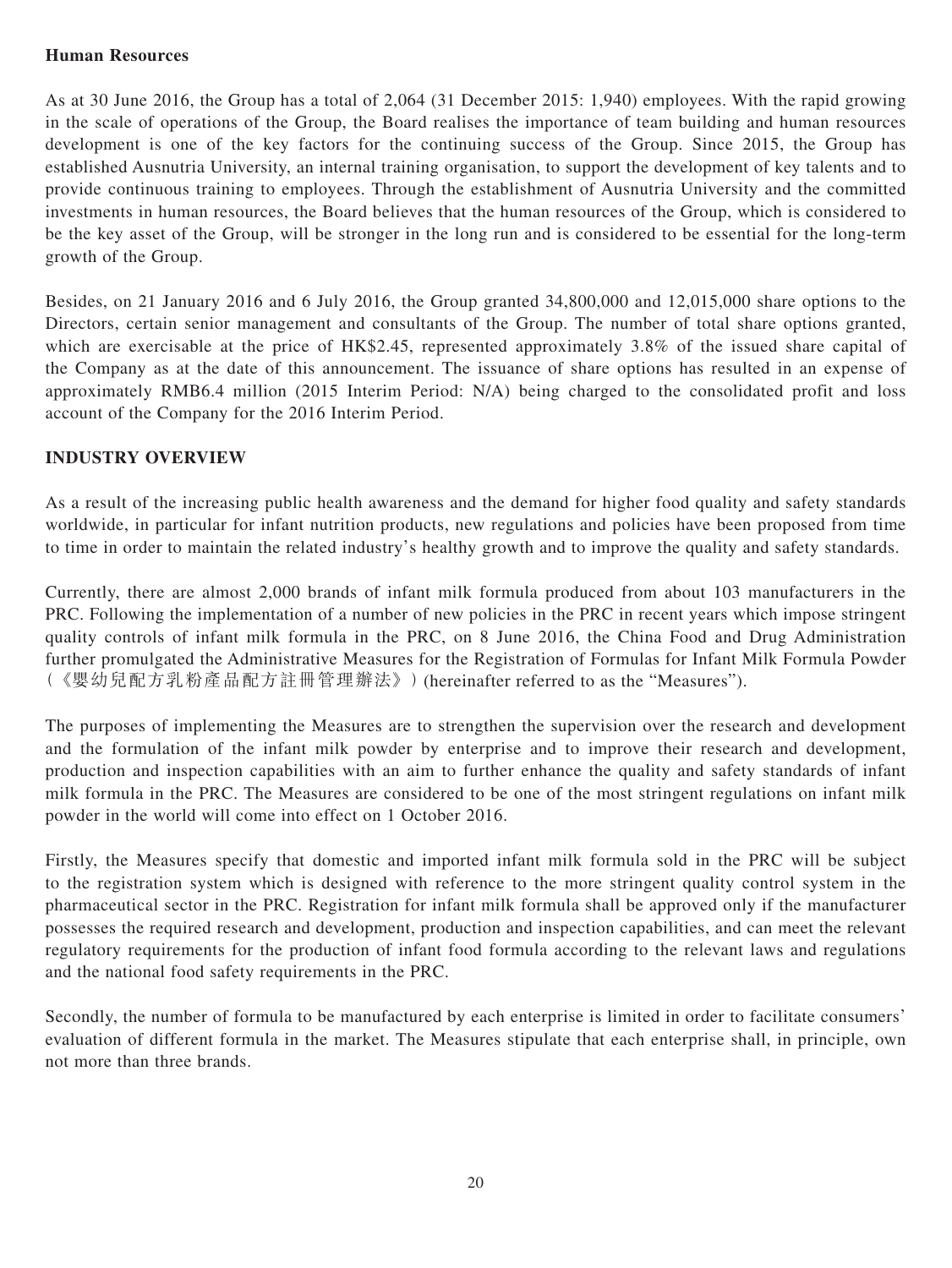Thirdly, labeling and advertising of infant milk formula will be regulated to avoid delivering misleading information to the consumers. The Measures require industry participants to submit supporting materials for the functions set forth in the labels of their products during their registration process.

Fourthly, the regulatory requirements and the legal liability of market participants will be clearly stated under the Measures.

With the implementation of the Measures, it is believed that the infant milk formula market in the PRC will grow in a more healthy and positive direction in the long run. Given the solid foundation that the Group has established over the years and the stringent and high quality controls and research and development capabilities of the Group, the Board believes that the Group will benefit from the implementation of the Measures.

# **PROSPECTS**

The Board believes that the Group's objective to acquire upstream dairy-related assets was successfully achieved following the completion of the entire equity interest in Ausnutria Hyproca and the completion of the facilities upgrading projects of the Ausnutria Hyproca Group.

In order to realize the long-term business strategies of the Group of serving consumers with a full range of nutrition products and improving the Group's market position in infant milk formula sector, subsequent to the 2016 Interim Period, the Group has conducted the followings:

# **Acquisition of the entire equity interest in Mornring Foodstuff Co., Ltd.**

On 11 July 2016, the Group and Hunan XinDaXin Company Limited 湖南新大新股份有限公司 ("Hunan XinDaXin") entered into the share transfer agreement pursuant to which the Group agreed to acquire and Hunan XinDaXin agreed to sell the entire equity interest in Hunan Mornring Foodstuff Co., Ltd. 湖南沐林現代食品有 限公司(the "Mornring Acquisition"), the principal activity of which is the holding of a plot of land and building (the "Properties") that is adjacent to the Group's existing production facility in Changsha city, the PRC, at a consideration of RMB28.5 million.

The purpose of the Mornring Acquisition is to facilitate the future expansion of the Group's storage and production faclilities in Changsha city, the PRC. The consideration was determined after arm's length negotiation between the Group and Hunan XinDaXin based on the appraised value of the Properties reported under a valuation report produced by an independent qualified appraisal company in Hong Kong.

The Group is now in the process of formulating a detail business plan for the future development of the Properties. Further details regarding the Mornring Acquisition are set out in the announcement of the Company dated 11 July 2016. The Mornring Acquisition was completed in July 2016.

Save for the above, the Group has been exploring investment opportunities that help diversify the Group's milk supply and also the Group's product mix. In particular, the Company is in negotiation with independent parties for the possible co-operations in the manufacture and distribution of nutrition products in Oceania (the "Possible Co-operations").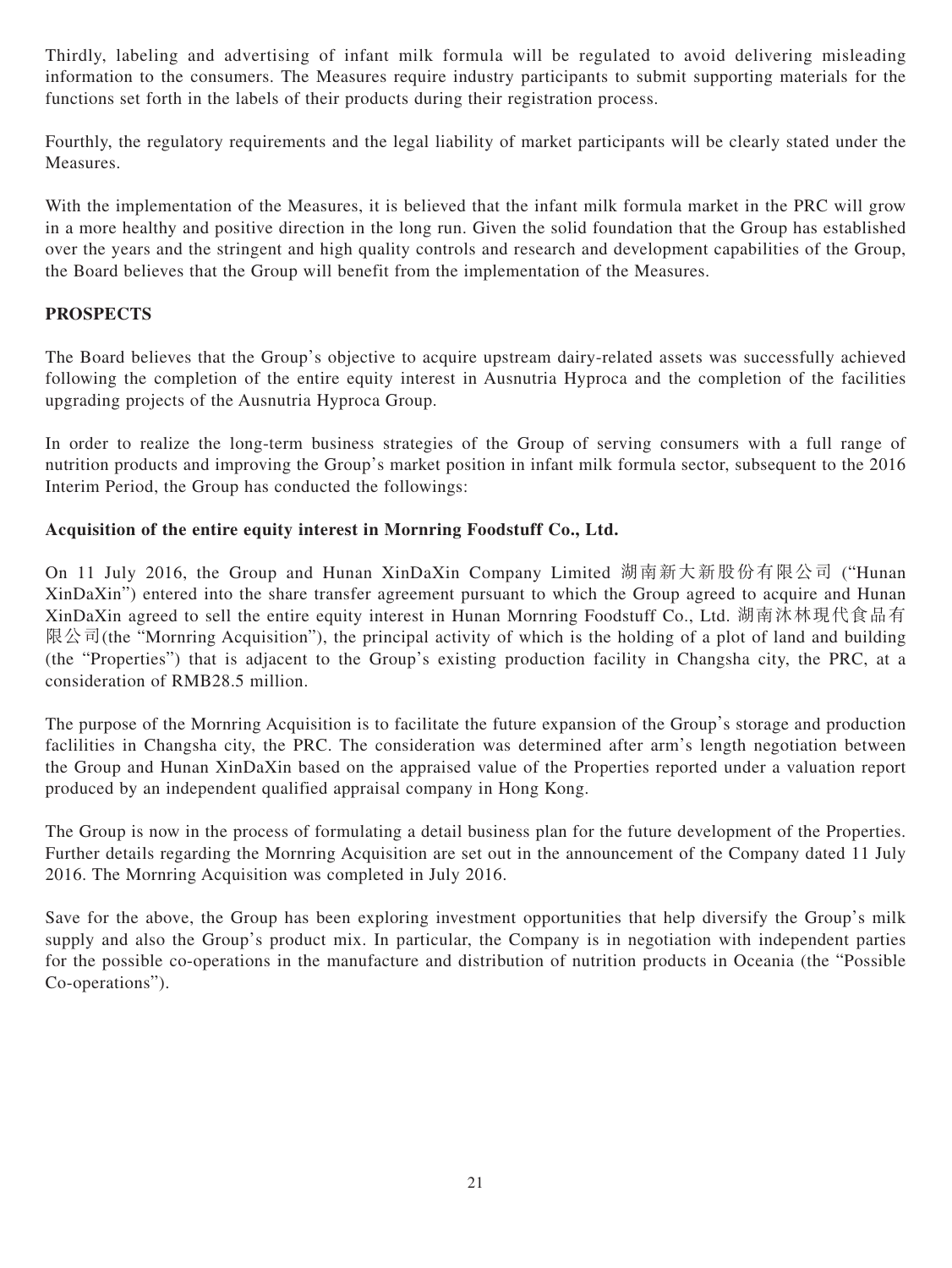The Board wishes to emphasise that the Possible Co-operations may or may not proceed. In the event that any definitive agreement is entered into, the Possible Co-operations may or may not constitute a notifiable transaction for the Company under the Listing Rules and the Company will make further announcement as and when appropriate.

The Group will continue to make use of its internal resources and global network to explore potential investment opportunities in upstream dairy and/or nutrition related assets and operations to broaden the Group's milk powder supply sources and related dairy and/or nutrition related products to meet the global demand, particularly in the PRC, with growing demands for quality health products. Meanwhile, the Group will continue to focus on the development of its core infant milk formula business.

## **FINANCIAL REVIEW**

## **Analysis on Condensed Consolidated Statement of Profit or Loss and Other Comprehensive Income**

#### **Revenue**

|                             | Six months ended 30 June |                                     |                              |                |
|-----------------------------|--------------------------|-------------------------------------|------------------------------|----------------|
|                             | <b>Notes</b>             | 2016<br><b>RMB'M</b><br>(Unaudited) | 2015<br>RMB'M<br>(Unaudited) | Change<br>$\%$ |
| Own brands:                 |                          |                                     |                              |                |
| Cow milk-based <sup>^</sup> | (i)                      | 434.1                               | 291.5                        | 48.9           |
| Goat milk-based and others* | (ii)                     | 358.1                               | 240.1                        | 49.1           |
| Private labels*             | (iii)                    | 241.7                               | 97.7                         | 147.4          |
| Milk powder*                | (iv)                     | 120.8                               | 140.2                        | $-13.8$        |
| Contract manufacturing*     | (V)                      |                                     | 10.1                         | $-100.0$       |
| Butter*                     | (vi)                     | 47.8                                | 55.0                         | $-13.1$        |
| Others*                     | (vii)                    | 48.5                                | 77.7                         | $-37.6$        |
|                             |                          | 1,251.0                             | 912.3                        | 37.1           |

<sup>^</sup> Attributable to the Group, excluding the Ausnutria Hyproca Group (the "Ausnutria Group")

\* Attributable to the Ausnutria Hyproca Group

Notes:

- (i) Represented the sale of own-branded cow milk-based infant milk formula in the PRC.
- (ii) Mainly represented the sale of own-branded goat milk-based infant milk formula Kabrita in the PRC, Russia and CIS, United States and the Middle East countries.
- (iii) Represented the sale of infant milk formula under the customers' own brands in the Netherlands and other overseas countries, such as the PRC, Taiwan, other European and Middle East countries.
- (iv) Represented the sale of semi-finished and finished milk powder to the worldwide customers.
- (v) Represented the processing and sub-contracting fees for the blending and packaging services provided to leading industry participants.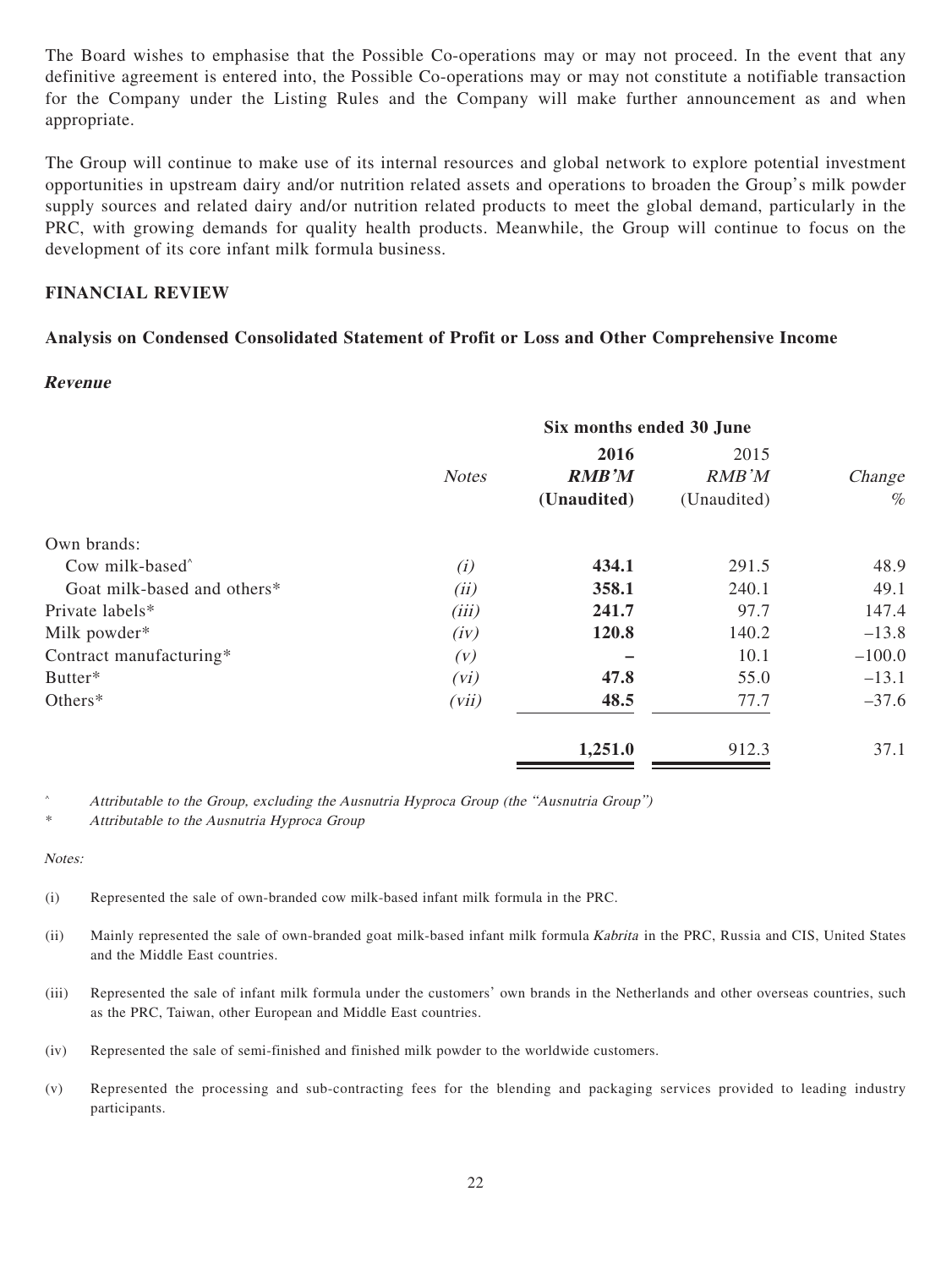(vi) Represented the sale of butter which is a by-product produced during the milk treatment process.

(vii) Mainly represented the processing of condensed milk and the trading of fresh milk, etc.

For the 2016 Interim Period, the Group recorded revenue of approximately RMB1,251.0 million, representing an increase of approximately RMB338.7 million, or approximately 37.1%, from approximately RMB912.3 million for the 2015 Interim Period. Despite the competition of the infant milk formula market in the PRC continues to be intense during the 2016 Interim Period, revenue of the Group continues to increase and this was mainly attributable to (i) the continuous increase in the sale of own-branded products which has been driven by the adjusted marketing strategies of the Group; and (ii) the increase in the sale of the Private Label products following the completion of the Group's production facilities upgrading plan in the Netherlands that was completed in 2015.

As a higher portion of the Group's production capacity in the Netherlands has been allocated to own-branded and the Private Label Businesses, the sale of other businesses, which their revenue were derived from the operations in the Netherlands and with comparatively lower margin contributions, decreased for the 2016 Interim Period.

#### **Gross profit and gross profit margin**

|                         | Six months ended 30 June |             | Six months ended 30 June |             |
|-------------------------|--------------------------|-------------|--------------------------|-------------|
|                         | 2016                     | 2015        | 2016                     | 2015        |
|                         | <b>RMB'M</b>             | RMB'M       | %                        | %           |
|                         | (Unaudited)              | (Unaudited) | (Unaudited)              | (Unaudited) |
| Ausnutria Group         | 236.1                    | 149.7       | 54.3                     | 51.4        |
| Ausnutria Hyproca Group | 274.9                    | 140.4       | 33.7                     | 22.6        |
| The Group               | 511.0                    | 290.1       | 40.8                     | 31.8        |

The Group's gross profit for the 2016 Interim Period was approximately RMB511.0 million, representing an increase of approximately RMB220.9 million, or approximately 76.1%, when compared with the 2015 Interim Period. The increase in the gross profit margin of the Group from 31.8% for the 2015 Interim Period to 40.8% for the 2016 Interim Period was mainly attributable to the proportionate increase in the sales of the higher profit margin own-branded products as compared with the other business sectors.

# **Other income and gains**

Other income and gains mainly represented interest income from the Group's deposits with banks of approximately RMB19.4 million (2015 Interim Period: approximately RMB14.5 million), grants from the government in the PRC of approximately RMB1.0 million (2015 Interim Period: approximately RMB2.5 million) and proceeds from the sale of scraps.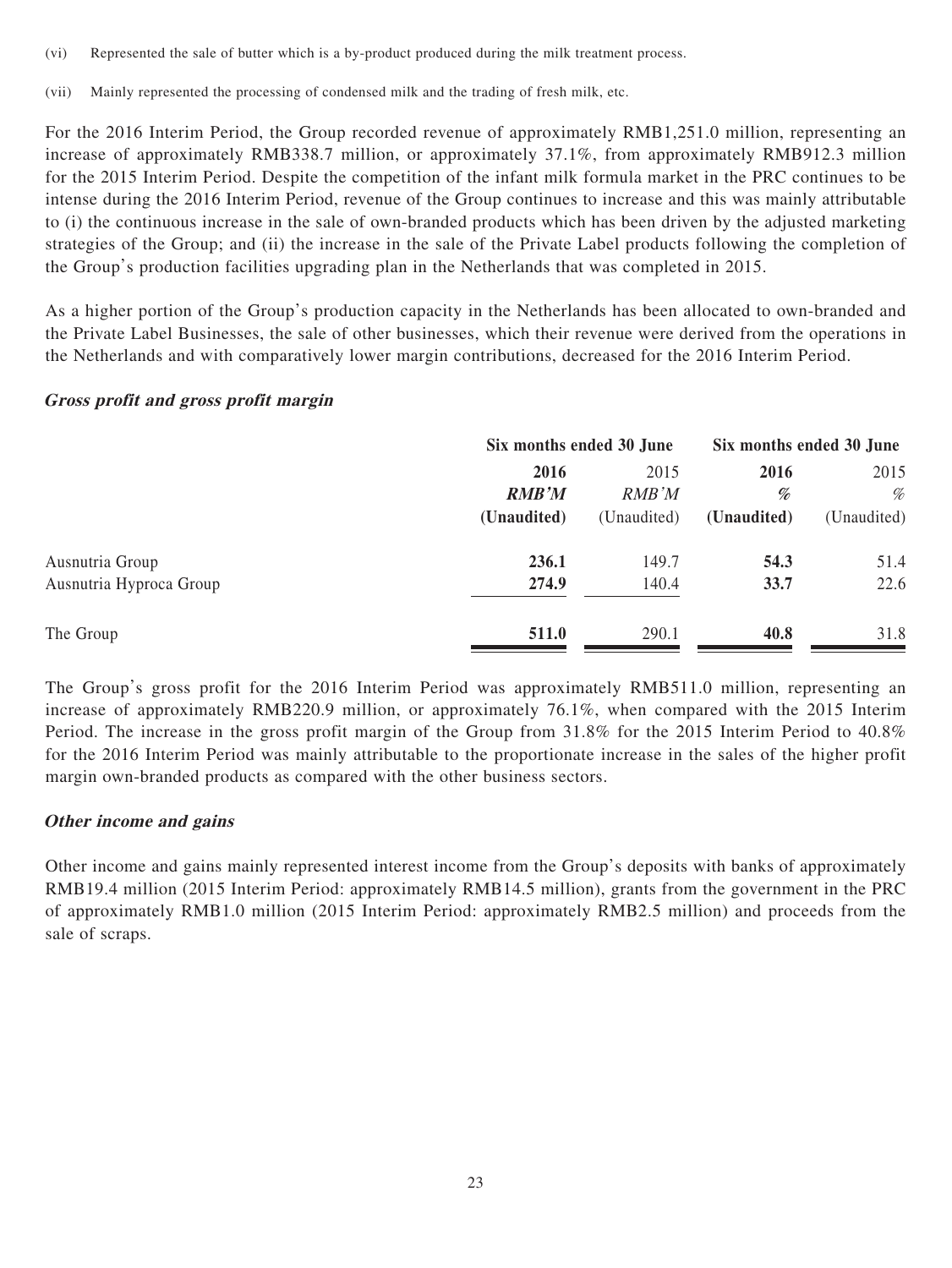| Six months ended 30 June |             |
|--------------------------|-------------|
| 2016                     | 2015        |
| <b>RMB'M</b>             | RMB'M       |
| (Unaudited)              | (Unaudited) |
| 133.0                    | 88.9        |
| 154.8                    | 114.1       |
| 287.8                    | 203.0       |
|                          |             |

Selling and distribution expenses mainly comprised advertising and promotion expenses, salaries and travelling costs of the sales and marketing staff and delivery costs. The growth in selling and distribution expenses, which represented approximately 23.0% and 22.3% of the Group's revenue for the 2016 Interim Period and the 2015 Interim Period, respectively, was in line with the growth in sales.

## **Administrative expenses**

|                         | Six months ended 30 June |             |
|-------------------------|--------------------------|-------------|
|                         | 2016                     | 2015        |
|                         | <b>RMB'M</b>             | RMB'M       |
|                         | (Unaudited)              | (Unaudited) |
| Ausnutria Group         | 49.2                     | 24.6        |
| Ausnutria Hyproca Group | 34.5                     | 27.2        |
| The Group               | 83.7                     | 51.8        |

Administrative expenses mainly comprised staff costs, travelling expenses, auditors' remuneration, professional fees, research and development costs, depreciation and rental expenses.

Since 2015, the Group has established a number of subsidiaries and increased the headcounts as part of the strategies to expand the businesses and operations of the Group. New offices have been rented in both the Netherlands as well as in the PRC in order to cater for such strategies and increase in the headcounts of the Group.

Besides, the issue of the share options during the 2016 Interim Period has also resulted in an expense of approximately RMB6.4 million (2015 Interim Period: N/A) being charged and included in administrative expenses for the 2016 Interim Period.

Administrative expenses increased when compared with the corresponding period in 2015.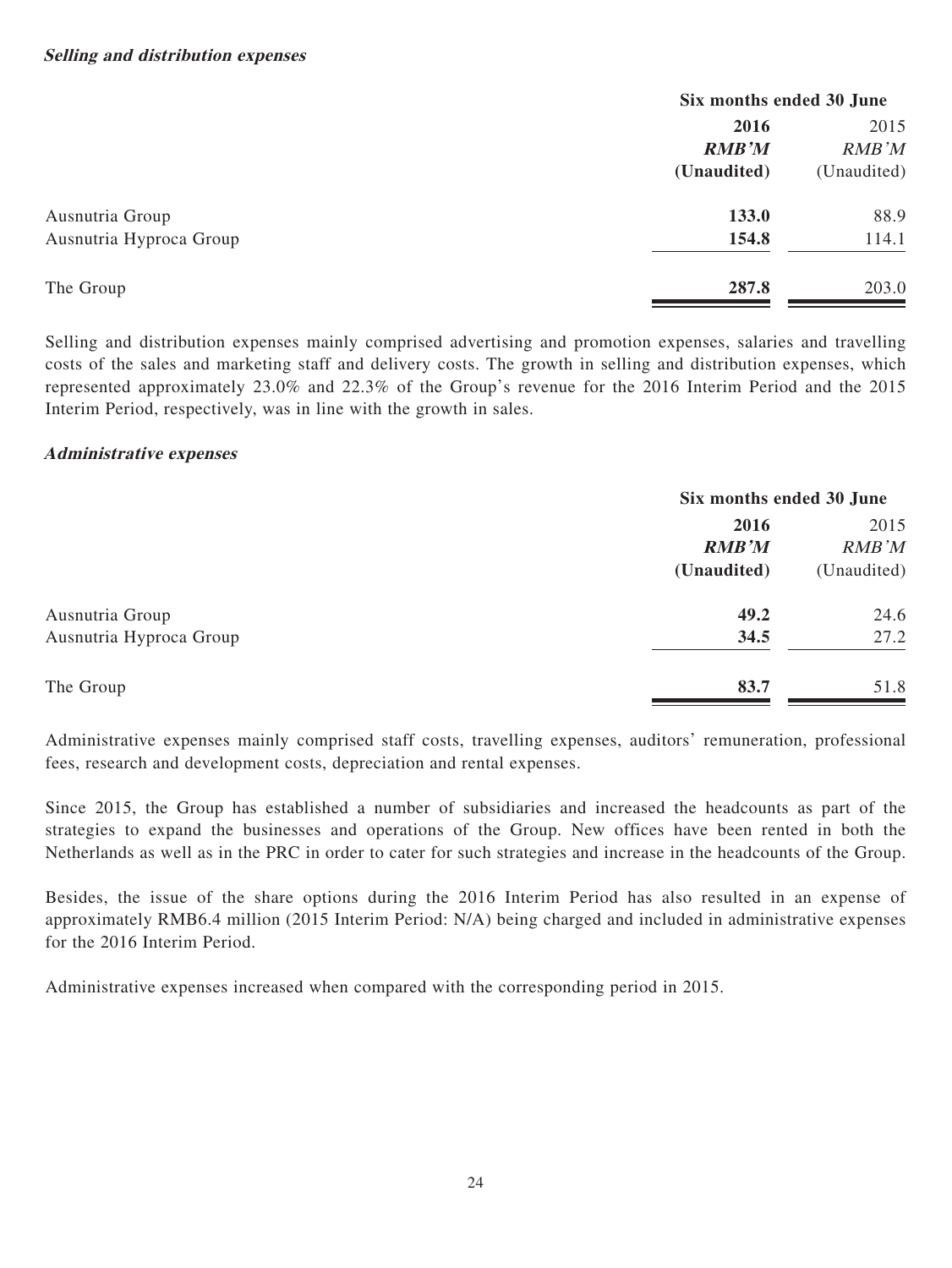## **Other expenses**

Other expenses for the 2016 Interim Period mainly comprised exchange losses of approximately RMB3.4 million (2015 Interim Period: approximately RMB0.3 million) arising from the conversions of various bank loans that were denominated in EURO or Hong Kong dollars; impairment for trade receivables of a total of approximately RMB3.6 million (2015 Interim Period: Nil) attributed to two overseas distributors which the Group has terminated the businesses; and legal and professional fees of approximately RMB1.9 million (2015 Interim Period: Nil) incurred in the exploration of potential investment and acquisition opportunities.

The balance of 2015 Interim Period mainly comprised legal and professional fees incurred for the acquisition of the 49% equity interests in Ausnutria Hyproca.

## **Finance costs**

The finance costs of the Group for the 2016 Interim Period amounted to approximately RMB8.8 million (2015 Interim Period: approximately RMB7.3 million), representing the interest on bank and other borrowings raised principally for the financing of the working capital and capital expenditures of the Group's operations in the Netherlands.

The increase in finance costs was in line with the increase in bank loans drawn down during the period.

## **Share of profits of associates**

In 2014, the Group invested in 50% of the equity interest in the Farmel Group, which is principally engaged in the collection and trading of milk in Europe, in order to secure its milk supply in the Netherlands. The share of profits of the Farmel Group for the 2016 Interim Period amounted to approximately RMB2.1 million (2015 Interim Period: approximately RMB2.0 million).

#### **Income tax expenses**

The profits generated by the Group were mainly derived from its operations in the PRC and the Netherlands. Under the PRC income tax laws, enterprises are subject to the CIT at a rate of 25%. Ausnutria China was designated as a High-tech Enterprise and was granted a preferential CIT tax rate of 15%. All other subsidiaries established in the PRC are subject to the standard CIT rate of 25%. The standard CIT rate in the Netherlands was applied at 20% for the first EUR200,000 taxable profits and 25% for the taxable profits exceeding EUR200,000.

The Group's effective tax rate for the 2016 Interim Period was 26.7%, representing an increase of approximately 3.8 percentage points when compared with the 2015 Interim Period and this was mainly due to the proportionate increase in profit contributed by the other operating subsidiary established in the PRC for the sale of the Kabrita series products which are subject to the standard CIT rate of 25%.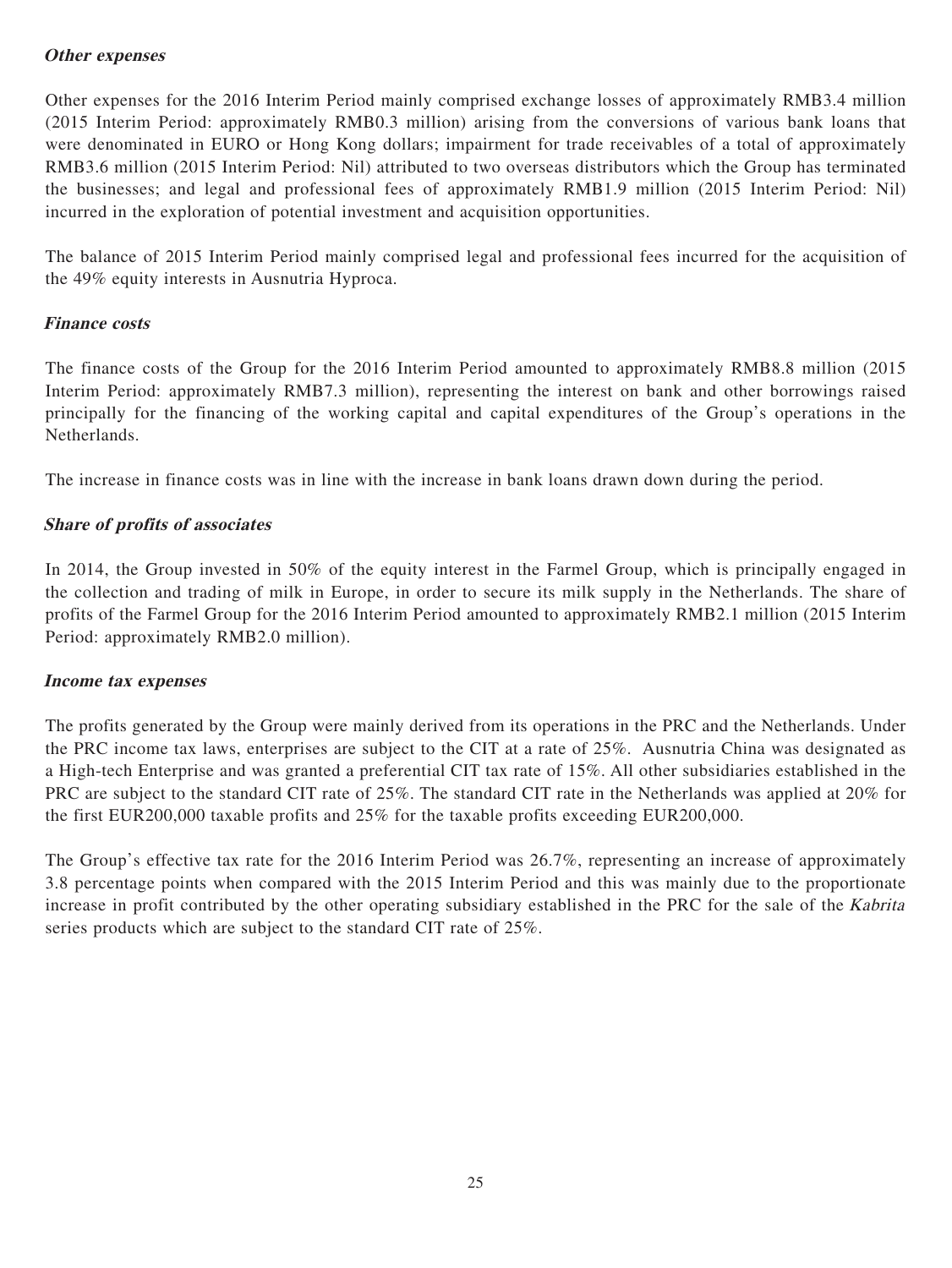# **Profit attributable to equity holders of the Company**

As a result of the continuous increase in the sale of the Group, in particular the own-branded sector which was driven by the adjusted marketing strategy of the Group, and the turnaround in the financial performance of the operations in the Netherlands after the processing and facilities upgrading plan of the Group's factories in the Netherlands was completed in 2015, the Group's profit attributable to equity holders of the Company for the 2016 Interim Period amounted to approximately RMB101.5 million (2015 Interim Period: approximately RMB40.5 million), representing an increase of approximately 150.6% when compared with that for the 2015 Interim Period.

## **Analysis on Condensed Consolidated Statement of Financial Position**

## **Non-current assets**

As at 30 June 2016, the total non-current assets of the Group amounted to approximately RMB932.1 million (31 December 2015: approximately RMB837.1 million), mainly comprised property, plant and equipment of approximately RMB655.1 million (31 December 2015: approximately RMB586.3 million), goodwill arising from the acquisition of 51% equity interest in Ausnutria Hyproca in 2011 of approximately RMB74.9 million (31 December 2015: approximately RMB72.1 million), other intangible assets of approximately RMB48.3 million (31 December 2015: approximately RMB45.7 million), investments in the Farmel Group which was made by the Ausnutria Hyproca Group in 2014 and engaged in the collection and trading of cow and goat milk of approximately RMB35.7 million (31 December 2015: RMB32.3 million) and deferred tax assets of approximately RMB116.1 million (31 December 2015: approximately RMB98.8 million).

The increase in the non-current assets of the Group as at 30 June 2016 was principally due to investment in the New Factory made during the 2016 Interim Period. For the 2016 Interim Period, the Group invested approximately EUR6.2 million (equivalent to approximately RMB45.7 million) (2015 Interim Period: EUR16.9 million) (equivalent to approximately RMB116.3 million) in the New Factory project. According to the latest progress of the New Factory project, the New Factory is expected to commence production in early 2017.

Other non-current assets position of the Group as at 30 June 2016 remained fairly stable when compared with that as at 31 December 2015.

# **Current assets**

As at 30 June 2016, the total current assets of the Group amounted to approximately RMB2,569.5 million (31 December 2015: approximately RMB2,193.4 million), mainly comprised inventories of approximately RMB834.4 million (31 December 2015: approximately RMB579.9 million), trade and bills receivables of approximately RMB159.6 million (31 December 2015: approximately RMB185.4 million), pledged deposits of RMB730.8 million (31 December 2015: RMB769.7 million), time deposits with banks in the PRC of RMB422.4 million (31 December 2015: RMB186.0 million) and cash and cash equivalents of approximately RMB175.3 million (31 December 2015: approximately RMB307.6 million).

The increase in the total current assets of the Group by approximately RMB376.1 million was mainly due to (i) the increase in time deposits and cash and cash equivalents by approximately RMB104.1 million; and (ii) the increase in inventories by approximately RMB254.5 million as at 30 June 2016 when compared with that as at 31 December 2015.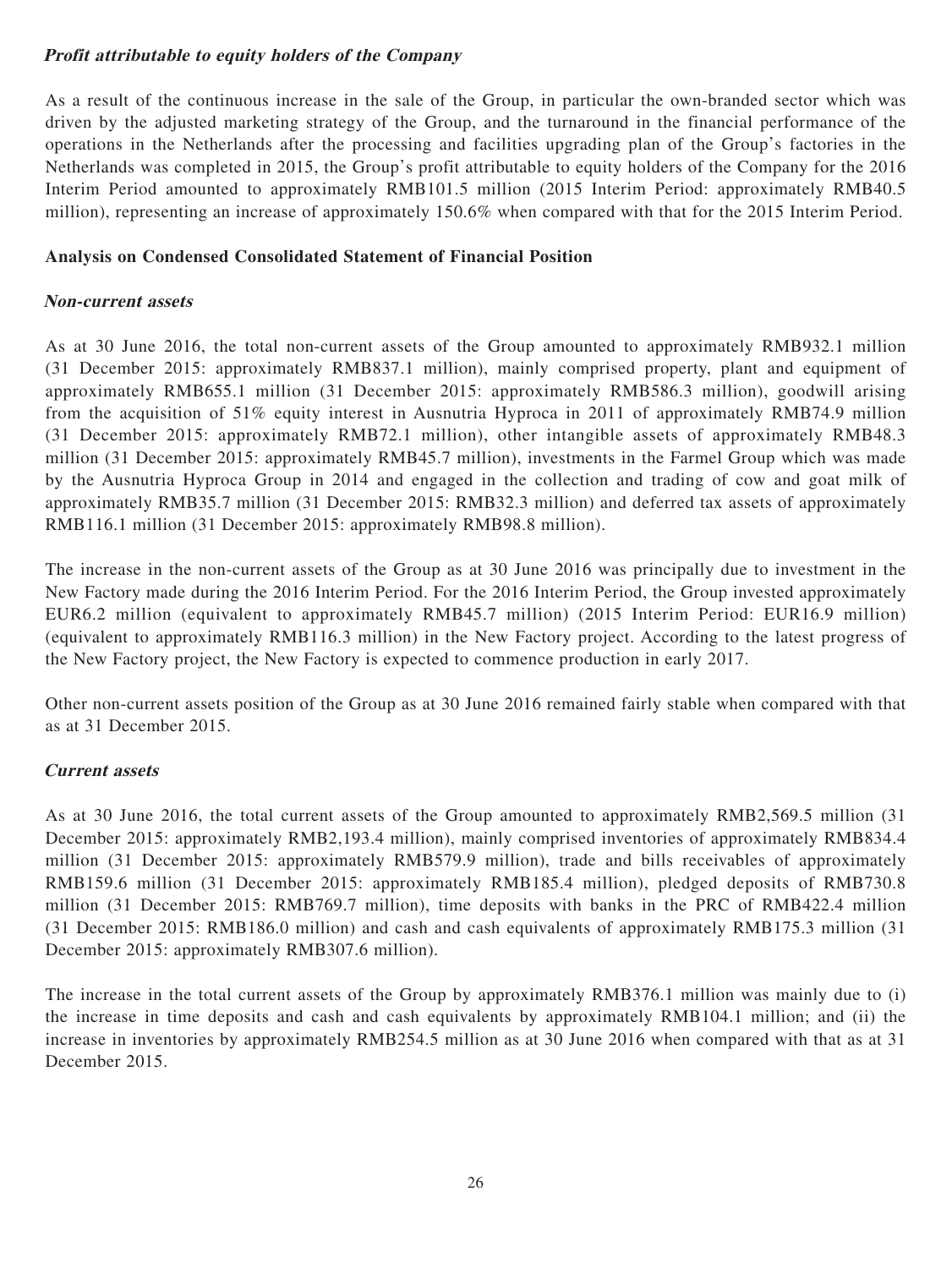# **Inventories**

As at 30 June 2016, the inventories of the Group amounted to approximately RMB834.4 million (31 December 2015: RMB579.9 million).

The inventory turnover days of the Group as at 30 June 2016 were approximately 172 days (31 December 2015: approximately 146 days). The increase in both the inventories and the inventory turnover days of the Group was mainly attributed to (i) the Group's strategies to increase the focus on the development of own-branded business which requires a longer lead time for products to be despatched to end customers; and (ii) the implementation of a more stringent quality control procedures during the 2016 Interim Period.

## **Trade and bills receivables**

The trade receivable turnover days of the Group as at 30 June 2016 were approximately 19 days (31 December 2015: approximately 23 days). The decrease in both trade receivables and trade receivable turnover days was mainly due to the proportionate increase in sales contributed by own-branded business which would normally require full payments before goods are to be despatched to customers/distributors as compared with other business segments which have credit terms ranging from 30 to 45 days granted to the customers.

## **Pledged deposits**

The Company has approved a number of facilities upgrading plans and the New Factory project in the Netherlands during the period from 2013 to 2015. In view of the fact that most of the funding of the Group is denominated in RMB and placed with banks in the PRC, the Group has pledged its RMB deposits in the PRC to obtain the bank facilities in Europe and Hong Kong for the financing of the upgrading plans and the New Factory project.

The amount of deposits pledged with banks in the PRC remained fairly stable during the 2016 Interim Period.

#### **Time deposits and cash and cash equivalents**

As at 30 June 2016, the Group's time deposits and cash and cash equivalents amounted to approximately RMB597.7 million (31 December 2015: approximately RMB493.6 million). The increase was mainly due to the cash inflows from operating activities of approximately RMB56.5 million generated by the Group during the 2016 Interim Period.

#### **Current liabilities**

As at 30 June 2016, the total current liabilities of the Group amounted to approximately RMB1,669.9 million (31 December 2015: approximately RMB1,474.3 million), mainly comprising trade payables of approximately RMB239.3 million (31 December 2015: approximately RMB172.7 million), other payables and accruals of approximately RMB615.2 million (31 December 2015: approximately RMB475.8 million), interest-bearing bank loans and other borrowings of approximately RMB722.3 million (31 December 2015: approximately RMB757.0 million) and CIT payables of approximately RMB89.6 million (31 December 2015: approximately RMB66.9 million).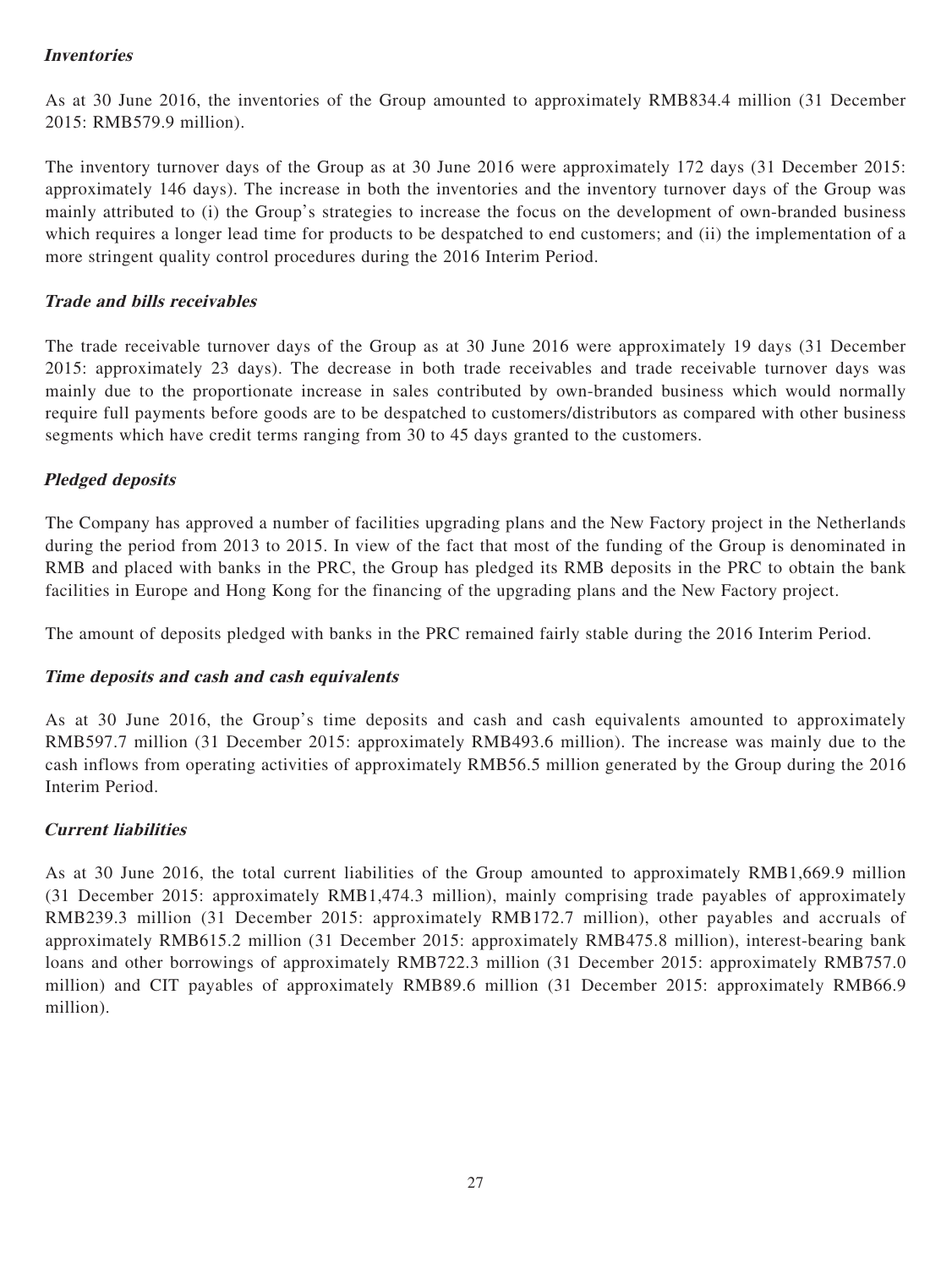# **Trade payables**

The trade payable turnover days of the Group as at 30 June 2016 were approximately 50 days (31 December 2015: approximately 42 days). The increase in both trade payables and trade payable turnover days of the Group was mainly attributable to the increase in the scale of operations of the Group.

## **Interest-bearing bank loans and other borrowings**

The interest-bearing bank loans and other borrowings as at 30 June 2016 and 31 December 2015, which were primarily used for the financing of the daily working capital and capital expenditures of the Group's operations in the Netherlands, remained fairly stable during the period.

## **Non-current liabilities**

As at 30 June 2016, the total non-current liabilities of the Group amounted to approximately RMB398.7 million (31 December 2015: approximately RMB228.7 million), comprising interest-bearing bank loans and other borrowings of approximately RMB354.7 million (31 December 2015: approximately RMB189.2 million), accruals for defined benefit plan of approximately RMB18.5 million (31 December 2015: approximately RMB12.9 million) and deferred tax liabilities of approximately RMB25.5 million (31 December 2015: approximately RMB26.6 million).

The increase in non-current liabilities of the Group was mainly due to the drawdown of additional bank loans for the financing of the construction of the New Factory in the Netherlands during the period.

## **Non-controlling interests**

As at 30 June 2016 and 31 December 2015, the balance mainly represented the participation by the management in various subsidiaries of the Company engaged in the cow and goat milk-based infant milk formula and the Liquid Milk businesses of the Group.

# **FINANCIAL RESOURCES, LIQUIDITY AND PLEDGE OF ASSETS**

The Group adopts conservative financial management policies. A summary of liquidity and financial resources is set out below:

|                                                                                                                          | <b>Note</b> | 30 June<br>2016<br><b>RMB'M</b><br>(Unaudited) | 31 December<br>2015<br><b>RMB</b> 'M<br>(Audited) |
|--------------------------------------------------------------------------------------------------------------------------|-------------|------------------------------------------------|---------------------------------------------------|
| Interest-bearing bank loans and other borrowings<br>Less: Pledged deposits<br>Time deposits<br>Cash and cash equivalents |             | (1,076.9)<br>730.8<br>422.4<br>175.3           | (946.2)<br>769.7<br>186.0<br>307.6                |
| Net cash                                                                                                                 |             | 251.6                                          | 317.1                                             |
| Total assets                                                                                                             |             | 3,501.6                                        | 3,030.5                                           |
| Gearing ratio                                                                                                            |             | N/A                                            | N/A                                               |

Note:

1. Calculated as a percentage of net bank loans and other borrowings over total assets.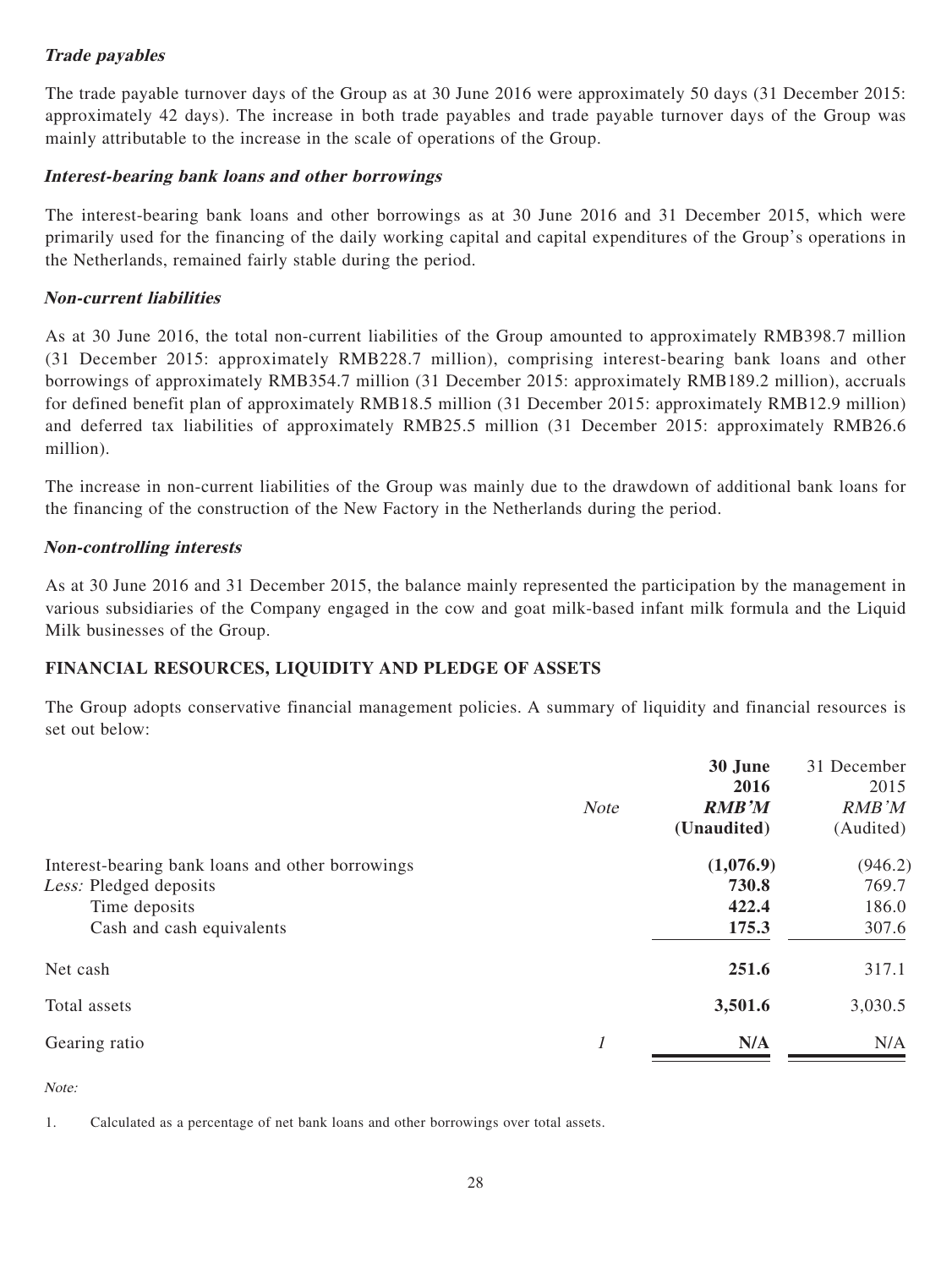As at 30 June 2016, the Group had pledged the land and buildings, plant and machineries, inventories and trade receivables that were mainly attributable to the operations in the Netherlands with a total carrying value of approximately EUR178.5 million, equivalent to approximately RMB1,316.6 million (31 December 2015: approximately EUR111.4 million, equivalent to approximately RMB790.7 million) and the time deposits that were placed in the PRC of RMB730.8 million (31 December 2015: RMB769.7 million) for the banking facilities granted to the Group for the financing of the daily working capital and the capital expenditure plans of the Group's operations in the Netherlands.

## **FOREIGN EXCHANGE RISK**

The operations of the Group are mainly carried out in the PRC and the Netherlands. During the 2016 Interim Period, revenue, cost of sales and operating expenses of the Group are mainly denominated in Renminbi ("RMB"), Hong Kong dollars ("HK\$"), United States dollars ("US\$") or EURO ("EUR") and RMB is the Group's presentation currency. The Group is exposed to potential foreign exchange risk as a result of fluctuation of HK\$, US\$ or EUR against RMB. The Group did not enter into any arrangements for the purpose of hedging against the potential foreign exchange risks during the period under review.

The management will monitor closely its foreign currency exposure to ensure appropriate measures are taken promptly against any significant potential adverse impact.

#### **INTEREST RATE RISK**

The Group has exposure to the risk of change in market interest rate in relation to its interest-bearing bank loans and other borrowings with a floating interest rate. In order to minimise the impact of the interest rate exposure, the Group entered into various interest rate swap contracts with banks, effective from 1 October 2007 and 30 September 2015, of a notional amount of EUR2.5 million and EUR19.0 million with 3-month floating EURO Interbank Offered Rate being swapped to a fixed interest rate of 4.45% and 2.77% per annum, respectively. The aforesaid derivative financial instruments will expire in October 2017 and June 2020, respectively.

#### **CREDIT RISK**

The Group seeks to maintain strict control over its outstanding receivables and closely monitors the collection to minimise credit risk. As the Group's exposure spreads over a diversified portfolio of customers, there is no significant concentration of credit risk.

The carrying amounts of cash and cash equivalents, trade and bill receivables and deposits and other receivables represent the Group's maximum exposure to credit risk in relation to the Group other financial assets.

#### **COMMITMENTS**

As at 30 June 2016, the Group, as lessee, had total future minimum lease payments under non-cancellable operating leases amounting to approximately RMB16.8 million (31 December 2015: approximately RMB16.3 million).

As at 30 June 2016, the Group had contracted, but not provided for, capital commitments in respect of purchase of plant and machineries and construction of the New Factory of a total of approximately RMB179.7 million (31 December 2015: approximately RMB172.9 million).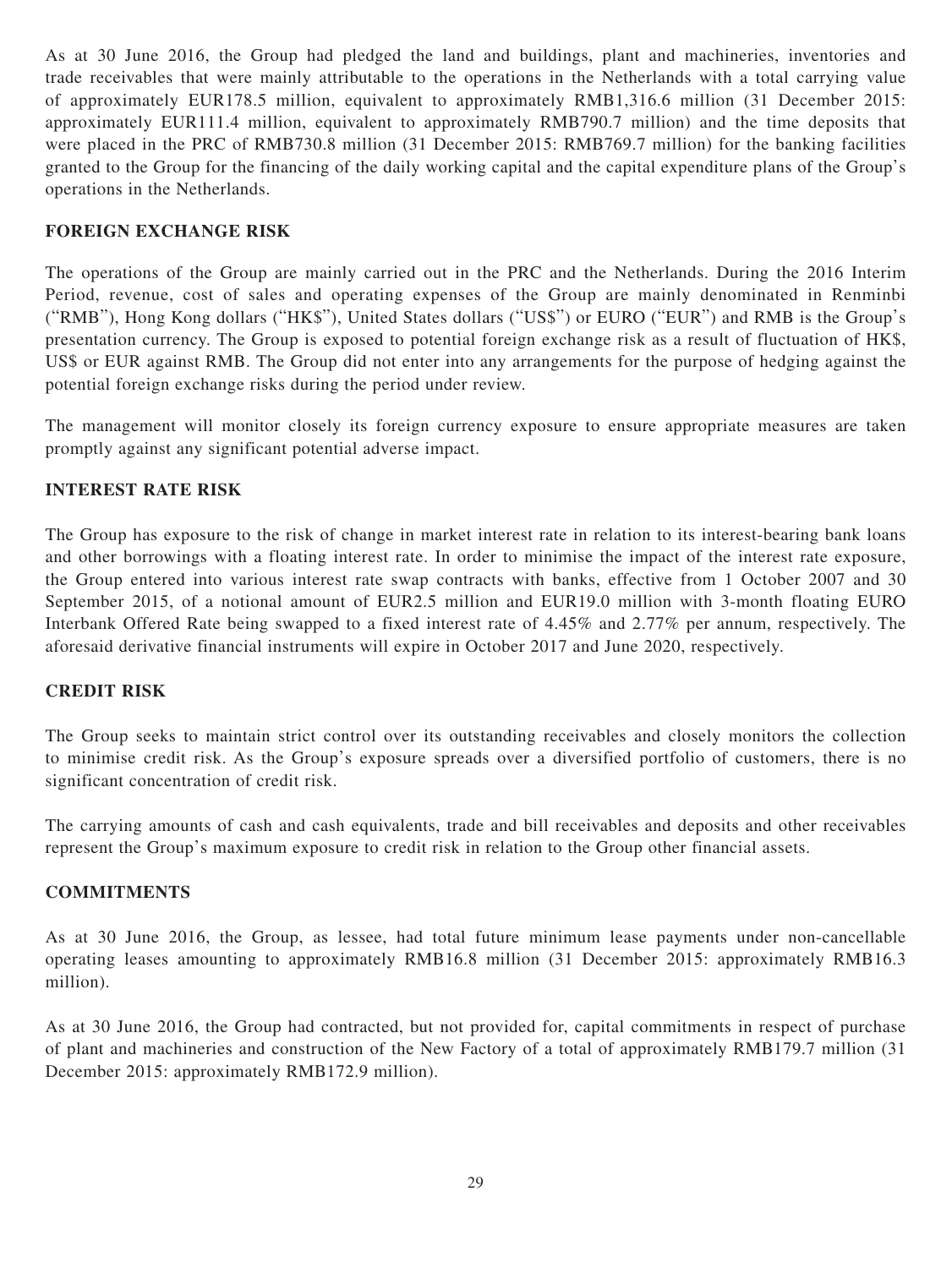## **CONTINGENT LIABILITIES**

As at 30 June 2016, the Group did not have any significant contingent liabilities (31 December 2015: Nil).

#### **USE OF PROCEEDS**

In order to finance the future investments and the long-term growth of the Group, on 28 October 2015, the Company proposed to raise approximately HK\$249.55 million (before expenses) by way of an open offer of 113,430,230 offer shares (the "Offer Shares") at the offer price of HK\$2.20 per Offer Share on the basis of one Offer Share for every ten existing Shares (the "Open Offer").

The gross and net proceeds raised from the Open Offer amounted to approximately HK\$249.55 million and approximately HK\$248.37 million, respectively.

The utilisation of the net proceeds from the Open Offer as at 30 June 2016 was summarised as follows:

|                                                              | Net proceeds<br>from the<br>Open Offer<br><b>HK\$'000</b> | Utilised<br><b>HK\$'000</b> | <b>Balance as at</b><br>30 June 2016<br><b>HK\$'000</b> |
|--------------------------------------------------------------|-----------------------------------------------------------|-----------------------------|---------------------------------------------------------|
| Construction of new production facilities in the Netherlands | 130,000                                                   | (130,000)                   |                                                         |
| Repayment of borrowings in the Netherlands                   | 50,000                                                    | (50,000)                    |                                                         |
| Investment in potential investment opportunities             | 50,000                                                    | (5,757)                     | 44,243                                                  |
| General working capital                                      | 18,366                                                    | (18, 366)                   |                                                         |
|                                                              | 248,366                                                   | (198, 366)                  | 44,243                                                  |

#### **HUMAN RESOURCES**

| Number of full-time employees                  | Mainland<br>China | <b>Hong Kong</b> | The<br><b>Netherlands</b> | <b>Others</b> | <b>Total</b> |
|------------------------------------------------|-------------------|------------------|---------------------------|---------------|--------------|
| 30 June 2016                                   |                   |                  |                           |               |              |
| The Group (other than Ausnutria Hyproca Group) | 1,010             | 3                |                           |               | 1,013        |
| Ausnutria Hyproca Group                        | 571               |                  | 392                       | 88            | 1,051        |
|                                                | 1,581             | 3                | <b>392</b>                | 88            | 2,064        |
| 31 December 2015                               |                   |                  |                           |               |              |
| The Group (other than Ausnutria Hyproca Group) | 934               | $\overline{4}$   |                           |               | 938          |
| Ausnutria Hyproca Group                        | 521               |                  | 398                       | 83            | 1,002        |
|                                                | 1,455             | $\overline{4}$   | 398                       | 83            | 1,940        |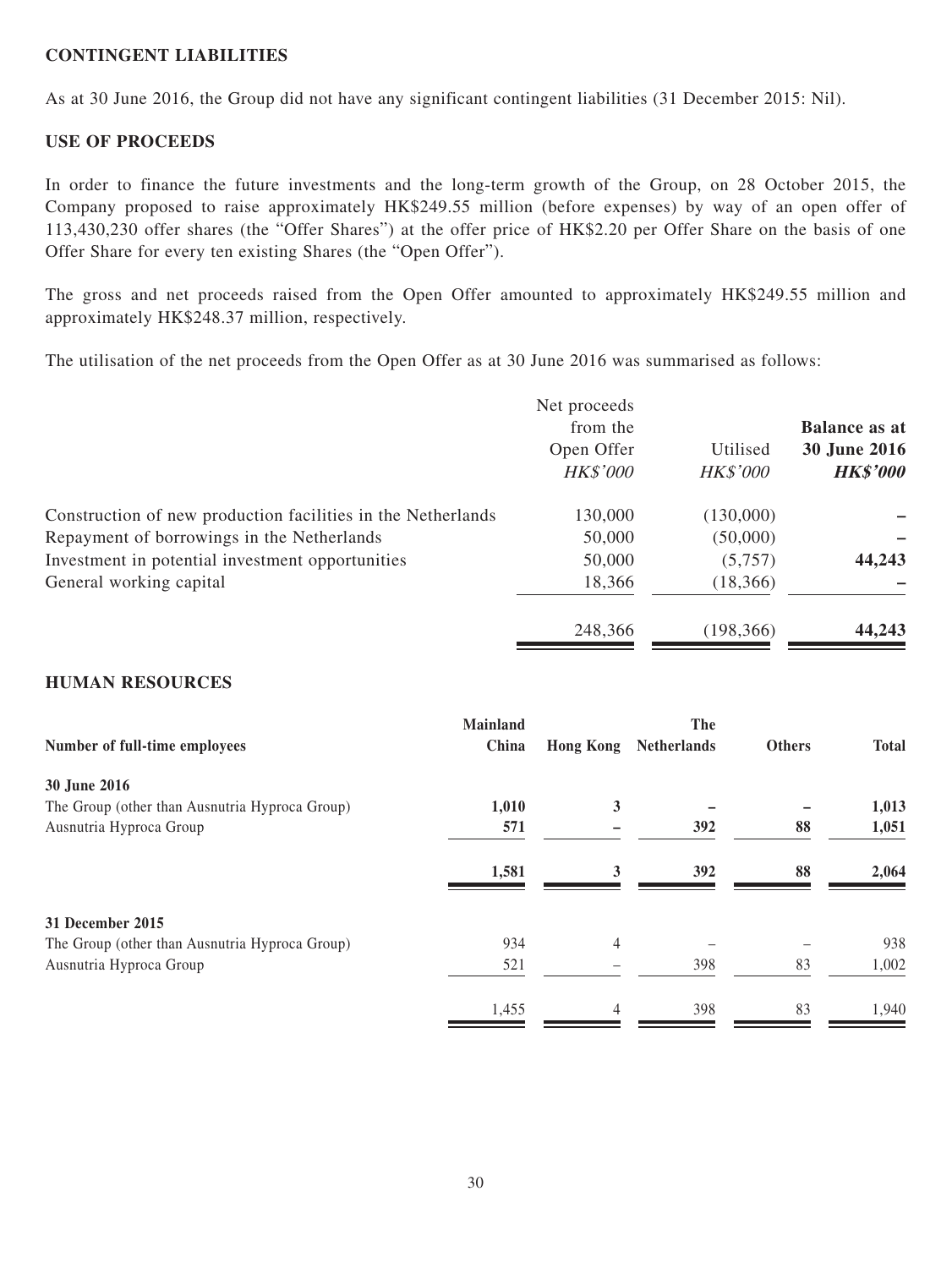For the 2016 Interim Period, total employee costs, including Directors' emoluments, amounted to approximately RMB197.6 million (2015 Interim Period: approximately RMB145.6 million). The Group determined the remuneration packages of all employees with reference to individual performance and current market salary scale.

The Group provides a defined contribution mandatory provident fund for retirement benefits of its employees in Hong Kong and various plans in either defined benefit or defined contribution arrangements for the retirement benefits of its employees in the Netherlands. The Group also provides various welfare schemes as required by the applicable local laws and regulations to its employees in the PRC and other countries.

# **PURCHASE, REDEMPTION OR SALE OF LISTED SECURITIES OF THE COMPANY**

Neither the Company nor any of its subsidiaries purchased, redeemed or sold any of the Shares during the 2016 Interim Period (2015 Interim Period: Nil).

## **CORPORATE GOVERNANCE**

The Board is committed to raising the standard of corporate governance within the Group at all times and believes that good corporate governance helps the Group to safeguard the interests of the shareholders of the Company (the "Shareholders") and improve its performance.

The Company has adopted the code provisions set out in the Corporate Governance Code (the "CG Code") contained in Appendix 14 of the Listing Rules as its own code of corporate governance practices. The Board also strives to implement the best practices embodies in the CG Code where feasible and as far as practicable.

In the opinion of the Directors, the Company has complied with the respective code provisions of the CG Code during the 2016 Interim Period and up to the date of this announcement.

### **DIRECTORS' SECURITIES TRANSACTIONS**

The Company has adopted the Model Code for Securities Transactions by Directors of Listed Issuers (the "Model Code") as contained in Appendix 10 to the Listing Rules as the standards for the Directors' dealings in the securities of the Company. Having made specific enquiry with all Directors, the Directors confirmed that they have complied with the required standard set out in the Model Code for the 2016 Interim Period.

#### **AUDIT COMMITTEE**

The Company has an audit committee which was established with written terms of reference in compliance with Rules 3.21 to 3.23 of the Listing Rules. The primary duties of the audit committee are to provide the Board with an independent review of the effectiveness of the financial reporting process, internal control and risk management of the Group, to oversee the audit process and to perform other duties and responsibilities stated in the written terms of reference. The audit committee comprises three independent non-executive Directors, namely, Ms. Ho Mei-Yueh, Mr. Jason Wan and Mr. Lau Chun Fai Douglas (Chairman). The unaudited interim condensed consolidated financial statements of the Group for the 2016 Interim Period have been reviewed by the audit committee.